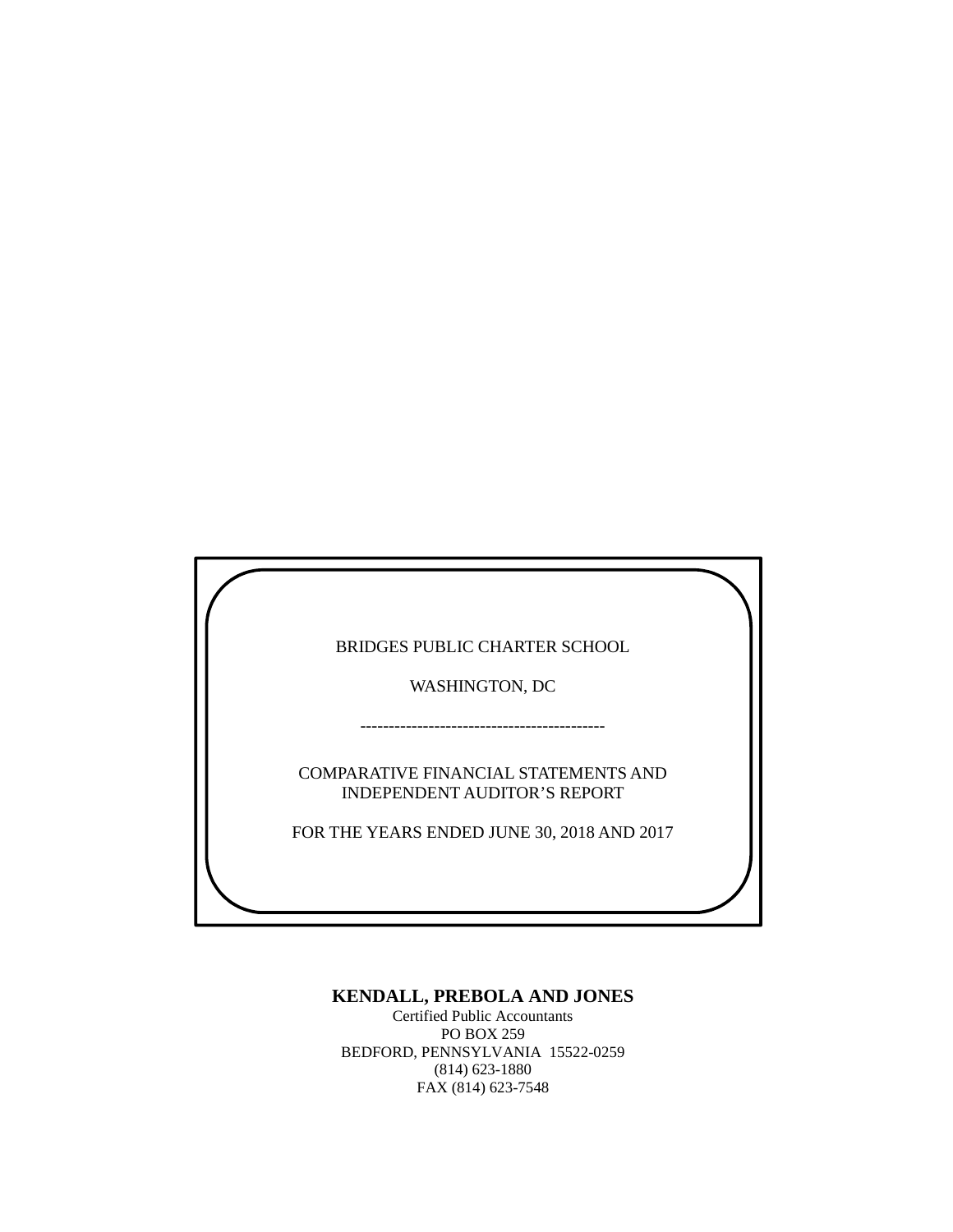# I N D E X

|                                                                                                                                                                                                                          | Page           |
|--------------------------------------------------------------------------------------------------------------------------------------------------------------------------------------------------------------------------|----------------|
| <b>Independent Auditor's Report</b>                                                                                                                                                                                      | $1 - 2$        |
| Comparative Statements of Financial Position,<br>June 30, 2018 and 2017                                                                                                                                                  | 3              |
| Comparative Statements of Activities, For the Years Ended<br>June 30, 2018 and 2017                                                                                                                                      | $\overline{4}$ |
| Comparative Statements of Cash Flows, For the Years Ended<br>June 30, 2018 and 2017                                                                                                                                      | 5              |
| <b>Notes to Financial Statements</b>                                                                                                                                                                                     | $6 - 25$       |
| Supplemental Information                                                                                                                                                                                                 |                |
| Schedule 1 - Comparative Schedules of Functional Expenses,<br>For the Years Ended June 30, 2018 and 2017                                                                                                                 | $26 - 27$      |
| Independent Auditor's Report on Internal Control over Financial Reporting<br>and on Compliance and Other Matters Based on an Audit of Financial<br>Statements Performed in Accordance with Government Auditing Standards | 28-29          |
| Summary Schedule of Prior Audit Findings, For the Year Ended June 30, 2018                                                                                                                                               | 30             |
| Schedule of Findings, For the Year Ended June 30, 2018                                                                                                                                                                   | 31             |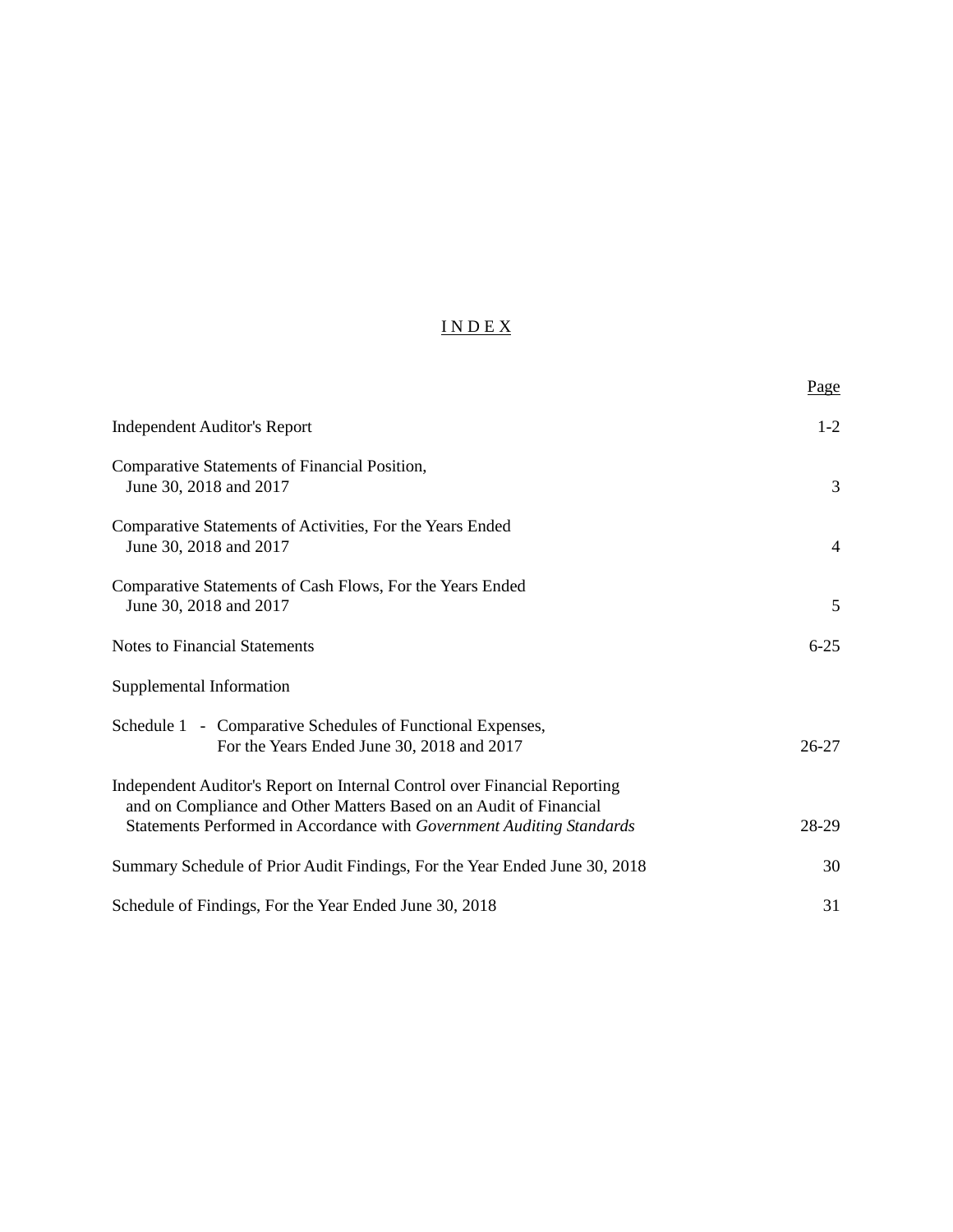# Kendall, Prebola and Jones, LLC

Certified Public Accountants

Board of Trustees Bridges Public Charter School 100 Gallatin Street, NE Washington, DC 20011

#### INDEPENDENT AUDITOR'S REPORT

#### *Report on the Financial Statements*

We have audited the accompanying financial statements of the Bridges Public Charter School, (a nonprofit organization) which comprise the statements of financial position as of June 30, 2018 and 2017, and the related statements of activities and cash flows for the years then ended, and the related notes to the financial statements.

#### *Management's Responsibility for the Financial Statements*

Management is responsible for the preparation and fair presentation of these financial statements in accordance with accounting principles generally accepted in the United States of America; this includes the design, implementation, and maintenance of internal control relevant to the preparation and fair presentation of financial statements that are free from material misstatement, whether due to fraud or error.

#### *Auditor's Responsibility*

Our responsibility is to express an opinion on these financial statements based on our audits. We conducted our audits in accordance with auditing standards generally accepted in the United States of America and the standards applicable to financial audits contained in *Government Auditing Standards*, issued by the Comptroller General of the United States. Those standards require that we plan and perform the audit to obtain reasonable assurance about whether the financial statements are free from material misstatement.

An audit involves performing procedures to obtain audit evidence about the amounts and disclosures in the financial statements. The procedures selected depend on the auditor's judgment, including the assessment of the risks of material misstatement of the financial statements, whether due to fraud or error. In making those risk assessments, the auditor considers internal control relevant to the entity's preparation and fair presentation of the financial statements in order to design audit procedures that are appropriate in the circumstances, but not for the purpose of expressing an opinion on the effectiveness of the entity's internal control. Accordingly, we express no such opinion. An audit also includes evaluating the appropriateness of accounting policies used and the reasonableness of significant accounting estimates made by management, as well as evaluating the overall presentation of the financial statements.

We believe that the audit evidence we have obtained is sufficient and appropriate to provide a basis for our audit opinion.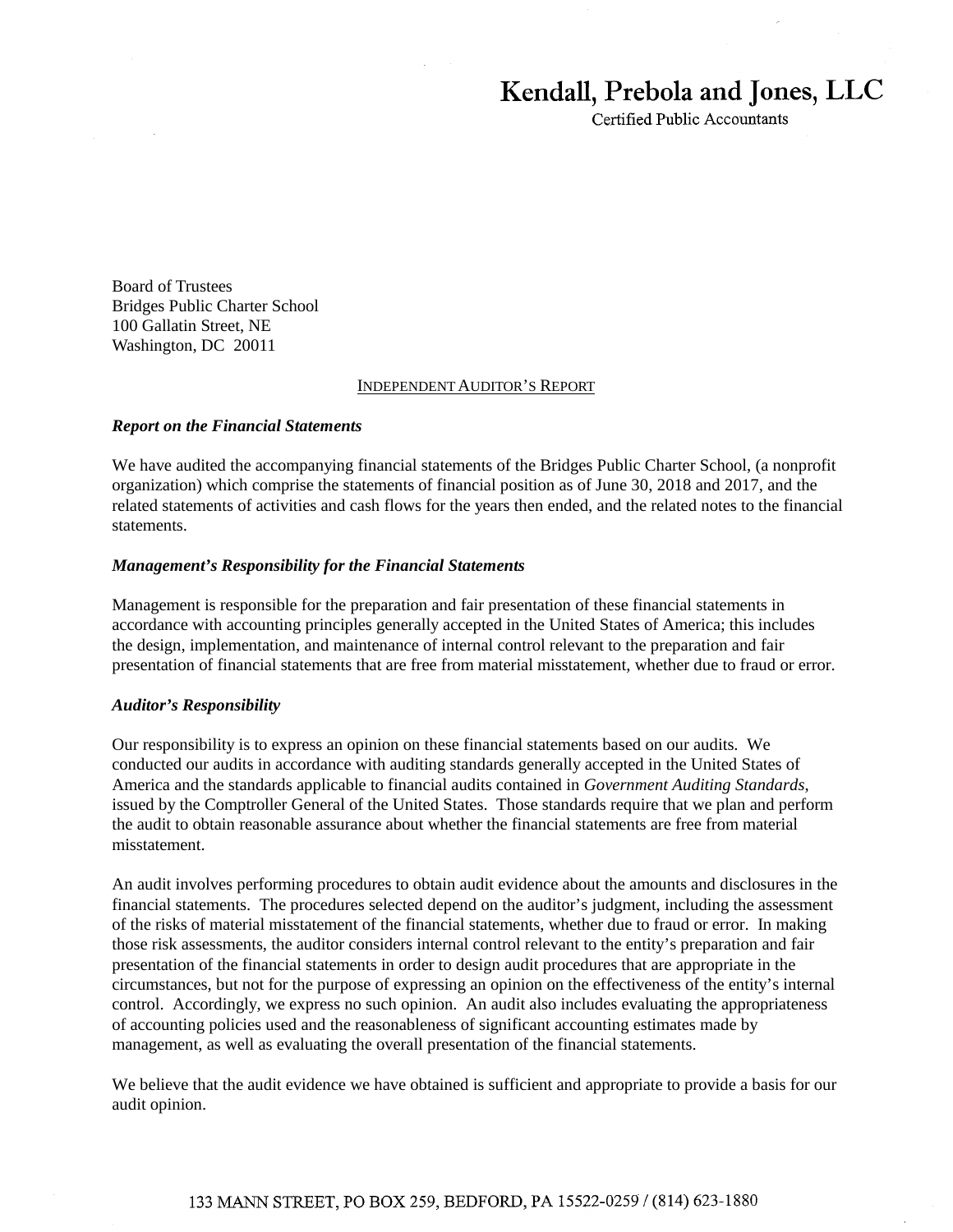# *Opinion*

In our opinion, the financial statements referred to above present fairly, in all material respects, the financial position of the Bridges Public Charter School as of June 30, 2018 and 2017, and the changes in its net assets and its cash flows for the years then ended in accordance with accounting principles generally accepted in the United States of America.

# *Report on Supplementary Information*

Our audits were conducted for the purpose of forming an opinion on the financial statements as a whole. The schedules of functional expenses are presented for purposes of additional analysis and are not a required part of the financial statements. Such information is the responsibility of management and was derived from and relates directly to the underlying accounting and other records used to prepare the financial statements. The information has been subjected to the auditing procedures applied in the audit of the financial statements and certain additional procedures, including comparing and reconciling such information directly to the underlying accounting and other records used to prepare the financial statements or to the financial statements themselves, and other additional procedures in accordance with auditing standards generally accepted in the United States of America. In our opinion, the information is fairly stated in all material respects in relation to the financial statements as a whole.

# *Other Reporting Required by Government Auditing Standards*

In accordance with *Government Auditing Standards*, we have also issued our report dated November 29, 2018, on our consideration of the Bridges Public Charter School's internal control over financial reporting and on our tests of its compliance with certain provisions of laws, regulations, contracts and grant agreements and other matters. The purpose of that report is solely to describe the scope of our testing of internal control over financial reporting and compliance and the results of that testing, and not to provide an opinion on the effectiveness of internal control over financial reporting or on compliance. That report is an integral part of an audit performed in accordance with *Government Auditing Standards* in considering the Bridges Public Charter School's internal control over financial reporting and compliance.

Kendall, Prebola and Jones Kendall, Prebola and Jones Certified Public Accountants Certified Public Accountants

Bedford, Pennsylvania November 29, 2018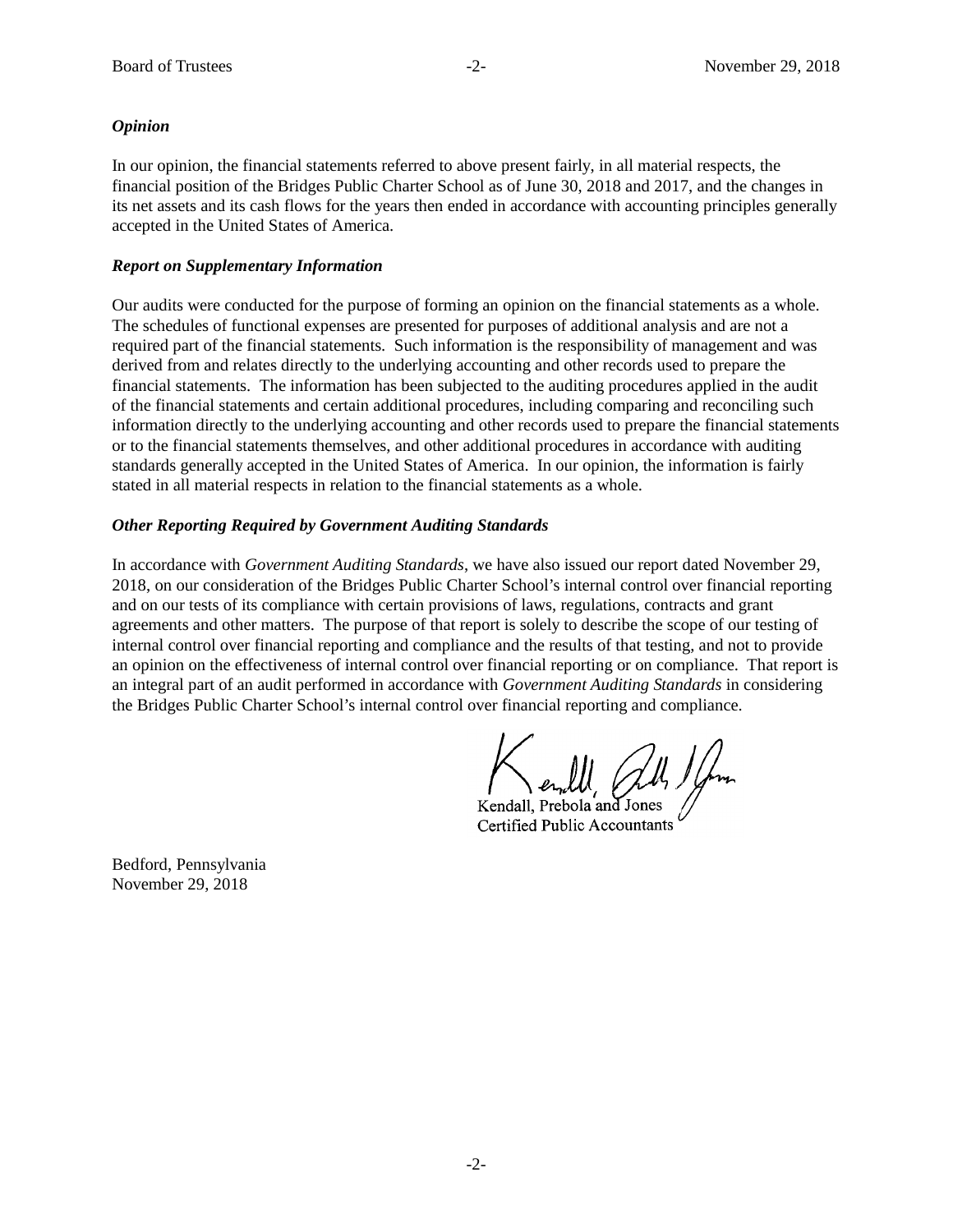# BRIDGES PUBLIC CHARTER SCHOOL COMPARATIVE STATEMENTS OF FINANCIAL POSITION JUNE 30, 2018 AND 2017

|                                                                                                                                                                                                                                          | June 30, 2018                                                        | June 30, 2017                                              |
|------------------------------------------------------------------------------------------------------------------------------------------------------------------------------------------------------------------------------------------|----------------------------------------------------------------------|------------------------------------------------------------|
| <b>ASSETS</b>                                                                                                                                                                                                                            |                                                                      |                                                            |
| <b>Current Assets:</b><br>Cash and Cash Equivalents<br><b>Accounts Receivable</b><br><b>Grants Receivable</b><br>Promises Receivable<br>Due From Affiliate<br>Prepaid Expenses                                                           | $\mathbb{S}$<br>2,246,744<br>328,744<br>123,720<br>12,021<br>460,715 | \$<br>1,141,323<br>124,082<br>248,960<br>10,948<br>416,152 |
| <b>Total Current Assets</b>                                                                                                                                                                                                              | \$3,171,944                                                          | 1,941,465                                                  |
| <b>Fixed Assets:</b><br>Fixed Assets, Net of Accumulated Depreciation                                                                                                                                                                    | 1,045,544<br>\$                                                      | 1,138,631<br>\$                                            |
| <b>Total Fixed Assets</b>                                                                                                                                                                                                                | 1,045,544<br>\$                                                      | 1,138,631<br>\$                                            |
| Other Assets:<br>Investment in LLC<br>Deposits<br><b>Total Other Assets</b>                                                                                                                                                              | \$<br>53,348<br>53,348<br>\$                                         | \$<br>195,253<br>53,348<br>248,601<br>\$                   |
| <b>TOTAL ASSETS</b>                                                                                                                                                                                                                      | 4,270,836<br>\$                                                      | 3,328,697<br>\$                                            |
| <b>LIABILITIES AND NET ASSETS</b>                                                                                                                                                                                                        |                                                                      |                                                            |
| <b>Current Liabilities:</b><br>Accounts Payable and Accrued Expenses<br>Accrued Salaries and Expenses<br><b>Refundable Advances</b><br><b>Deferred Revenues</b><br>Security Deposit Payable<br>Capital Lease Obligation, Current Portion | \$<br>252,340<br>635,560<br>2,956<br>24,770                          | \$<br>158,441<br>608,102<br>56,263<br>3,321<br>259         |
| <b>Total Current Liabilities</b>                                                                                                                                                                                                         | \$<br>915,626                                                        | \$<br>826,386                                              |
| Long-Term Liabilities:<br>Capital Lease Payable<br>Less: Current Portion<br>Deferred Rent                                                                                                                                                | \$<br>331,355                                                        | \$<br>259<br>(259)<br>268,221                              |
| <b>Total Long-Term Liabilities</b>                                                                                                                                                                                                       | \$<br>331,355                                                        | \$<br>268,221                                              |
| <b>Total Liabilities</b>                                                                                                                                                                                                                 | 1,246,981<br>\$                                                      | \$<br>1,094,607                                            |
| <b>Net Assets:</b><br>Unrestricted<br><b>Temporarily Restricted</b>                                                                                                                                                                      | 3,022,644<br>\$<br>1,211                                             | 2,225,988<br>\$<br>8,102                                   |
| <b>Total Net Assets</b>                                                                                                                                                                                                                  | 3,023,855                                                            | 2,234,090<br>\$                                            |
| TOTAL LIABILITIES AND NET ASSETS                                                                                                                                                                                                         | 4,270,836                                                            | 3,328,697<br>\$.                                           |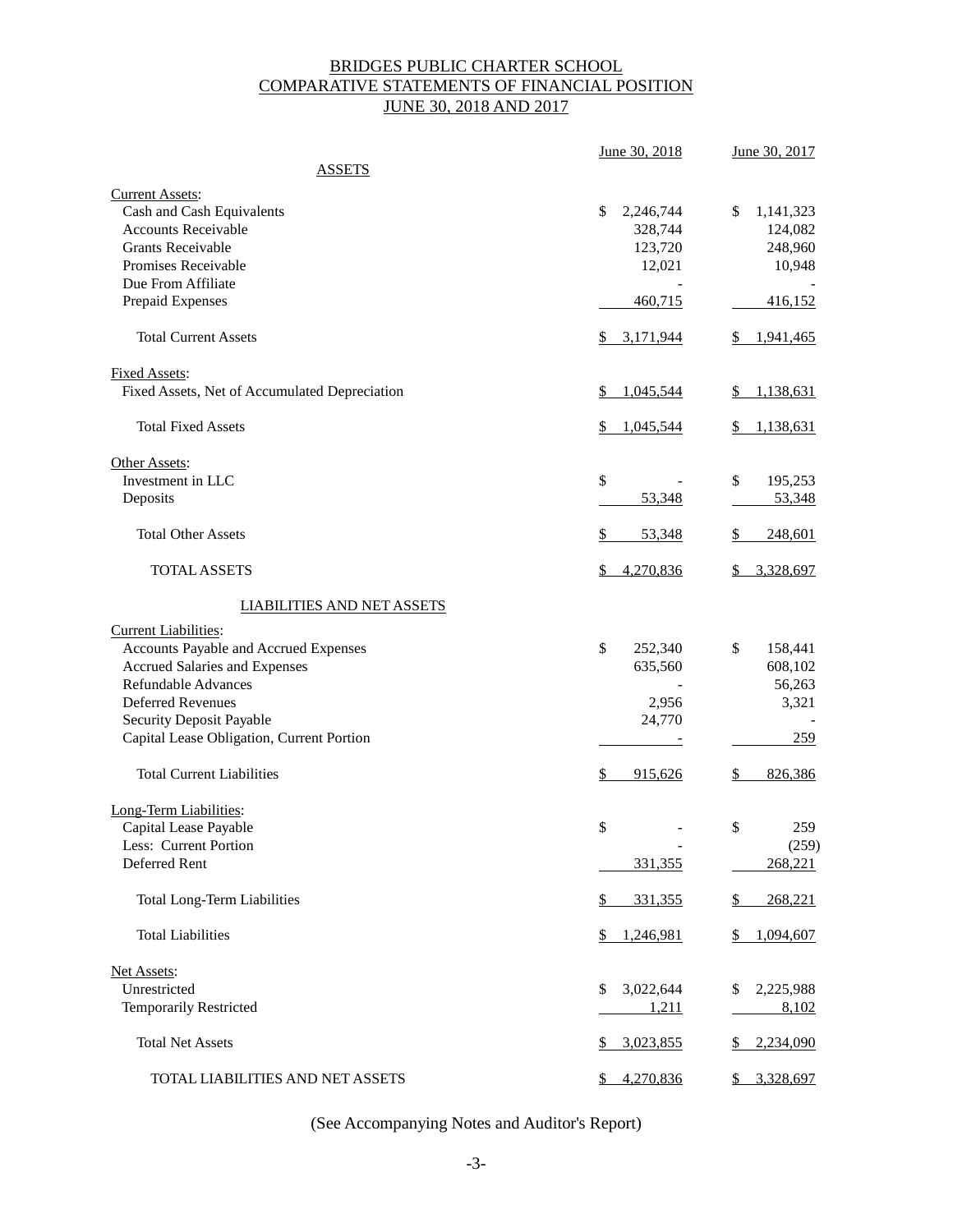#### BRIDGES PUBLIC CHARTER SCHOOL COMPARATIVE STATEMENTS OF ACTIVITIES FOR THE YEARS ENDED JUNE 30, 2018 AND 2017

|                                         | June 30, 2018   |               |                 | June 30, 2017   |                         |                 |
|-----------------------------------------|-----------------|---------------|-----------------|-----------------|-------------------------|-----------------|
|                                         |                 | Temporarily   |                 |                 | Temporarily             |                 |
|                                         | Unrestricted    | Restricted    | Total           | Unrestricted    | Restricted              | Total           |
| Revenues and Other Support:             |                 |               |                 |                 |                         |                 |
| Per Pupil Funding Allocation            | \$<br>9,691,801 | $\mathbb{S}$  | \$<br>9,691,801 | \$<br>7,263,434 | $\mathcal{S}$<br>$\sim$ | \$<br>7,263,434 |
| Per Pupil Facility Allocation           | 1,273,898       |               | 1,273,898       | 1,024,672       |                         | 1,024,672       |
| <b>Federal Entitlements and Grants</b>  | 664,406         |               | 664,406         | 1,321,409       |                         | 1,321,409       |
| <b>Donated Commodities</b>              | 12,463          |               | 12,463          | 9,362           |                         | 9,362           |
| <b>State Grants</b>                     | 60,081          |               | 60,081          | 181,567         | $\blacksquare$          | 181,567         |
| Contributions                           | 6,502           | 51,350        | 57,852          | 43,622          | 17,620                  | 61,242          |
| <b>Donated Services</b>                 | 88,648          |               | 88,648          | 76,856          |                         | 76,856          |
| <b>Student Activity Fees</b>            | 60,288          |               | 60,288          | 50,201          |                         | 50,201          |
| <b>Investment Income</b>                | 6               |               | 6               | 6               | $\blacksquare$          | 6               |
| Other Income                            | 1,762           |               | 1,762           | 80              |                         | 80              |
| Loss on Disposal of Fixed Assts         |                 |               |                 | (3,964)         |                         | (3,964)         |
| Net Assets Released from Restrictions - |                 |               |                 |                 |                         |                 |
| Satisfaction of Program Restrictions    | 58,241          | (58, 241)     |                 | 10,168          | (10, 168)               |                 |
| <b>Total Revenues and Other Support</b> | \$11,918,096    | (6,891)<br>\$ | \$11,911,205    | 9,977,413<br>\$ | 7,452<br>£.             | \$9,984,865     |
| Expenses:                               |                 |               |                 |                 |                         |                 |
| <b>Educational Services</b>             | \$10,536,746    | $\mathcal{S}$ | \$10,536,746    | \$<br>9,358,188 | $\mathcal{S}$           | 9,358,188<br>\$ |
| General and Administrative              | 573,262         |               | 573,262         | 487,998         |                         | 487,998         |
| Fundraising                             | 11,432          |               | 11,432          | 10,997          |                         | 10,997          |
| <b>Total Expenses</b>                   | \$11,121,440    |               | \$11,121,440    | 9,857,183<br>\$ |                         | 9,857,183<br>\$ |
| Changes in Net Assets                   | 796,656<br>\$   | \$<br>(6,891) | 789,765<br>\$   | \$<br>120,230   | $\mathbb{S}$<br>7,452   | 127,682         |
| Net Assets at Beginning of Year         | 2,225,988       | 8,102         | 2,234,090       | 2,105,758       | 650                     | 2,106,408       |
| Net Assets at End of Year               | 3,022,644       | 1,211         | \$3,023,855     | 2,225,988<br>\$ | 8,102                   | \$2,234,090     |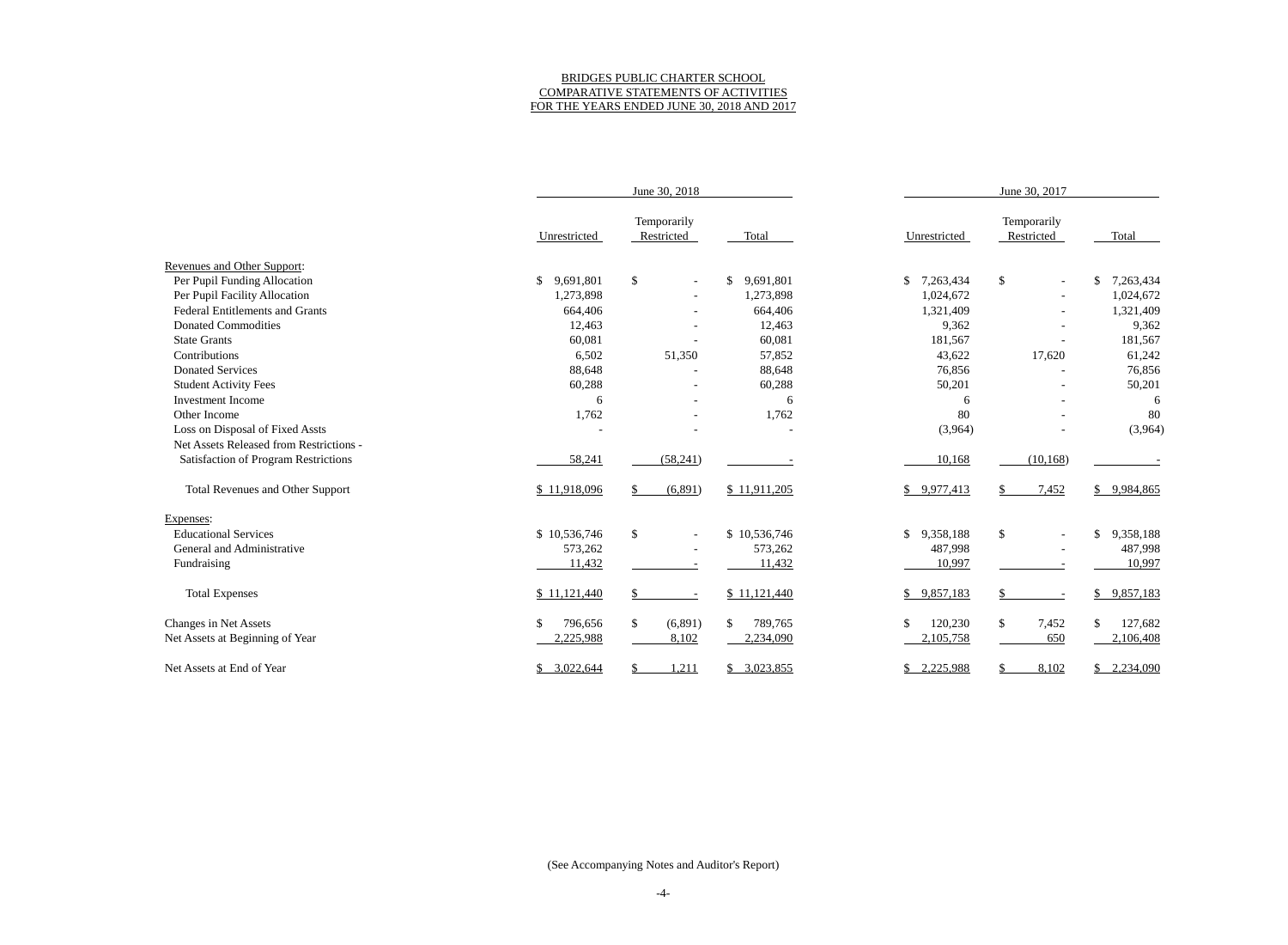# BRIDGES PUBLIC CHARTER SCHOOL COMPARATIVE STATEMENTS OF CASH FLOWS FOR THE YEARS ENDED JUNE 30, 2018 AND 2017

|                                                             | June 30, 2018 |                | June 30, 2017 |                  |
|-------------------------------------------------------------|---------------|----------------|---------------|------------------|
| <b>Cash Flows from Operating Activities:</b>                |               |                |               |                  |
| <b>Changes in Net Assets</b>                                | \$            | 789,765        | \$            | 127,682          |
| Adjustments to Reconcile Changes in Net Assets to           |               |                |               |                  |
| Net Cash Flows from Operating Activities:                   |               |                |               |                  |
| Depreciation and Amortization                               |               | 173,139        |               | 154,037          |
| Loss on Disposal of Fixed Assets                            |               |                |               | 3,964            |
| Accounts Receivable - (Increase)/Decrease                   |               | (204, 662)     |               | 84,717           |
| Grants Receivable - (Increase)/Decrease                     |               | 125,240        |               | (134,791)        |
| Promises Receivable - (Increase)/Decrease                   |               | (1,073)        |               | (10, 948)        |
| Due from Affiliate - (Increase)/Decrease                    |               |                |               | 15,000           |
| Prepaid Expenses - (Increase)/Decrease                      |               | (44, 563)      |               | (335, 848)       |
| Deposits - (Increase)/Decrease                              |               |                |               | 29,490           |
| Accounts Payable and Accrued Expenses - Increase/(Decrease) |               | 93,899         |               | 20,964           |
| Accrued Salaries and Expenses - Increase/(Decrease)         |               | 27,458         |               | 104,321          |
| Refundable Advance - Increase/(Decrease)                    |               | (56,263)       |               | 56,263           |
| Deferred Revenue - Increase/(Decrease)                      |               | (365)          |               | 3,321            |
| Security Deposits Payable - Increase/(Decrease)             |               | 24,770         |               |                  |
| Deferred Rent - Increase/(Decrease)                         |               | 63,134         |               | 225,105          |
| Net Cash Flows from Operating Activities                    | \$            | 990,479        | \$            | 343,277          |
| <b>Cash Flows from Investing Activities:</b>                |               |                |               |                  |
| <b>Purchase of Fixed Assets</b>                             | \$            | (80,052)       | \$            | (627, 269)       |
| Investment in LLC                                           |               | <u>195,253</u> |               | 263,747          |
| Net Cash Flows from Investing Activities                    | \$            | 115,201        | \$            | (363, 522)       |
| <b>Cash Flows from Financing Activities:</b>                |               |                |               |                  |
| Payments of Capital Lease Obligations                       | \$            | (259)          | $\frac{1}{2}$ | (3,006)          |
| Net Cash Flows from Financing Activities                    | \$            | (259)          | \$            | (3,006)          |
| Net Increase/(Decrease) in Cash and Cash Equivalents        | \$            | 1,105,421      | \$            | (23,251)         |
| Cash and Cash Equivalents at Beginning of Year              |               | 1,141,323      |               | 1,164,574        |
| Cash and Cash Equivalents at End of Year                    |               | 2,246,744      | S             | <u>1,141,323</u> |

# Supplemental Disclosures:

- a) Interest in the amount of \$1 and \$114 was paid during the years ended June 30, 2018 and 2017, respectively.
- b) No income taxes were paid during the years ended June 30, 2018 and 2017.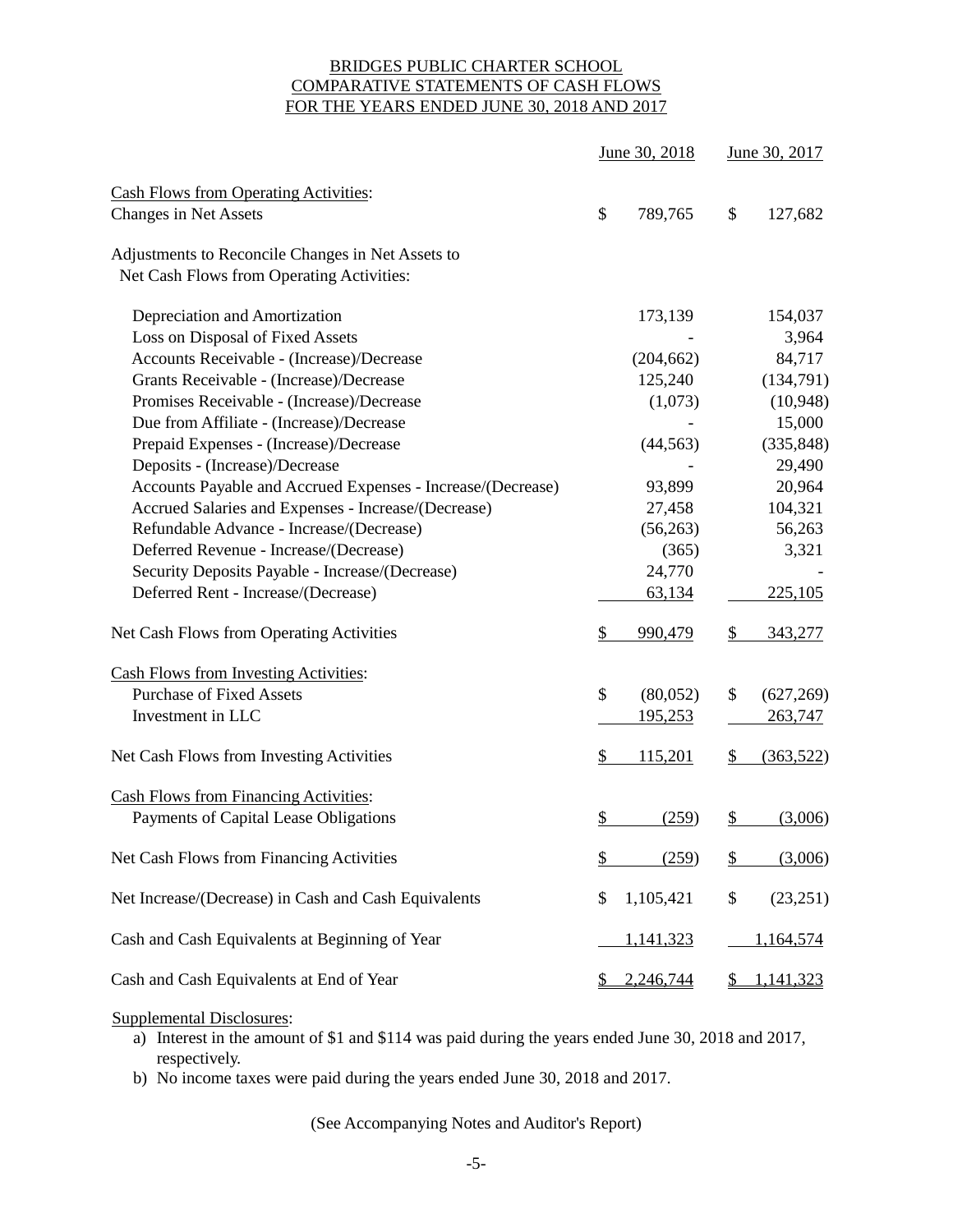### 1. ORGANIZATION:

Bridges Public Charter School (the "Charter School") was established to provide preschool education and after-care to students with and without special needs in the District of Columbia. The Charter School was incorporated under the laws of the District of Columbia in August 2003. The Charter School was granted a 15-year charter to operate as a public charter school in the District of Columbia under the DC Public School Reform Act of 1995. The school program opened in August of 2005. In March 2012, the Charter School was granted approval by the DC Public Charter School Board to expand into an elementary school program, to serve grades Pre-K through fifth grade. For the 2017- 2018 school year, the Charter School serviced students in grades Pre-K3 through fifth grade. For the 2016-2017 school year, the Charter School serviced students in grades Pre-K3 through fourth grade. During November 2015, the Charter School's legal name was changed from Bridges Charter School to Bridges Public Charter School.

### **Basic Programs**

Bridges Public Charter School is unique in the DC education landscape serving a higher percentage of students with special needs in one school building than all but one other charter school in DC (St. Coletta). Bridges provides a continuum of inclusive learning environments and high-level special education classrooms. The Charter School student population has been consistent since opening to students in 2005: 30%-35% students with special needs, 30+% English as Second Language Learners and 60%-65% students who qualify for free or reduced lunch (low-income). The Charter School's activities are funded primarily by the District of Columbia's per pupil allocation formula, supplemented with federal funds allocated to the State Education Agency to be distributed to schools for staff development, special education services, and other eligible expenses.

### 2. SUMMARY OF SIGNIFICANT ACCOUNTING POLICIES:

The significant accounting policies of the Charter School are summarized below:

(a) Basis of Accounting and Presentation:

The accompanying financial statements have been prepared on the accrual basis of accounting, which presents financial position, activities, functional expenses, and cash flows in accordance with accounting principles generally accepted in the United States of America.

(b) Revenue Recognition:

#### **Contributions**

The Charter School has adopted Financial Accounting Standards Board ASC No. 958-605-25, *Accounting for Contributions Received and Contributions Made.* As such, contributions are recognized as revenue when they are received or unconditionally pledged.

All contributions are available for unrestricted use unless specifically restricted by the donor. Contributions and promises to give with donor-imposed conditions are recognized as unrestricted support when the conditions on which they depend are substantially met.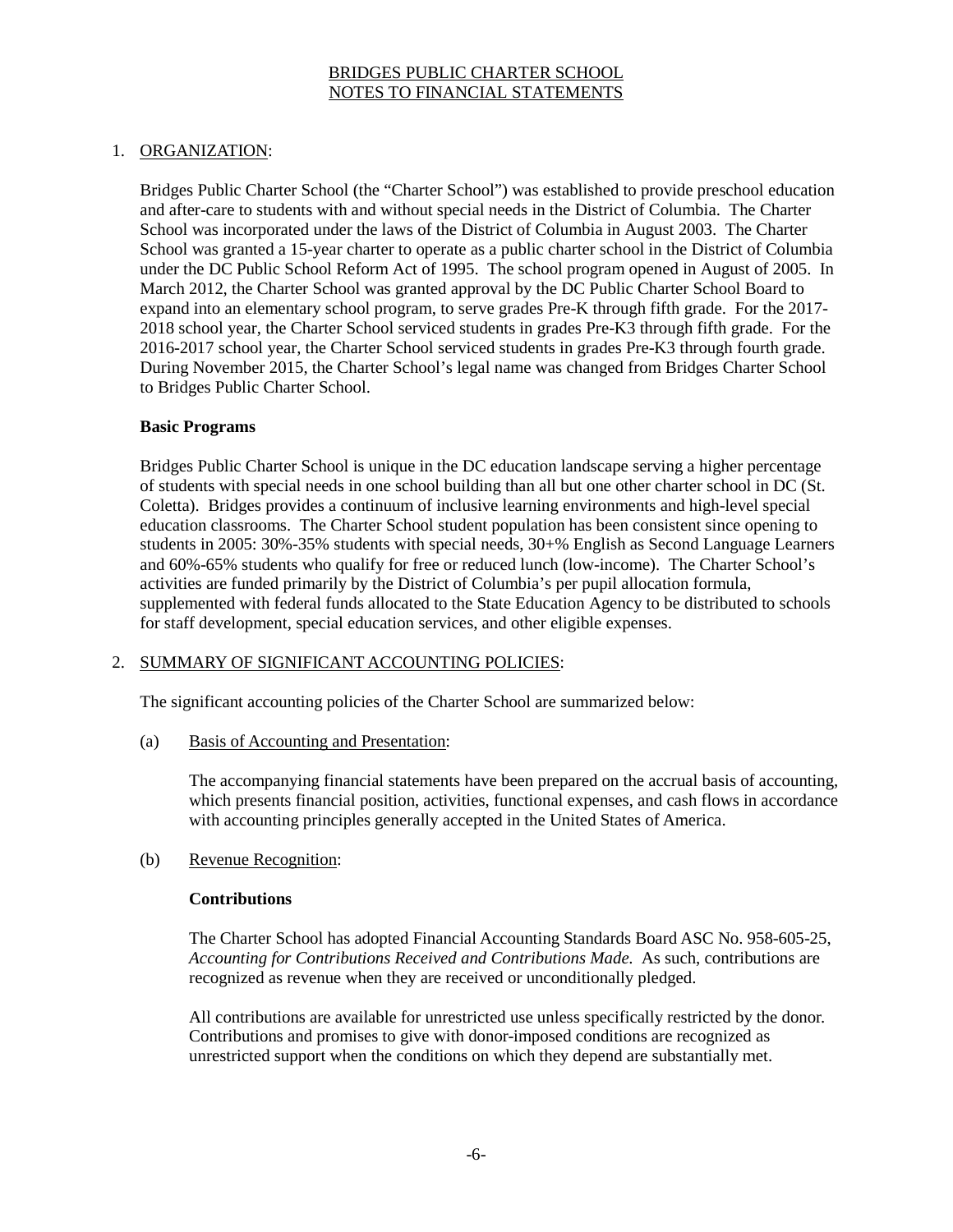# 2. SUMMARY OF SIGNIFICANT ACCOUNTING POLICIES: (Continued)

### (b) Revenue Recognition: (Continued)

### **Contributions** (Continued)

Contributions and promises to give with donor-imposed restrictions are reported as temporarily restricted support. Unconditional promises to give due in the next year are recorded at their net realizable value.

The Charter School reports gifts of equipment as unrestricted support unless explicit donor stipulations specify how the donated assets must be used. The Charter School reports expirations of donor restrictions when the donated or acquired assets are placed in service.

#### **Federal and Charter School Funding**

The Charter School receives a student allocation from the District of Columbia as well as federal funding to cover the cost of academic expenses. The student allocation is on a per pupil basis and includes the academic year funding, special education funding, and a facilities allowance. The Charter School recognized this funding in the year in which the school term is conducted. Funding received in advance of the school term is recorded as a refundable advance. Federal entitlements are recognized based on the allowable costs incurred.

#### (c) Corporate Taxes:

The Charter School is exempt from federal and state income taxes (other than on unrelated business income) under the provisions of Section  $501(c)(3)$  of the Internal Revenue Code and similar state income tax laws. The Charter School has been classified as other than a private foundation under Section 509(a)(1) of the Internal Revenue Code and accordingly contributions to the Charter School qualify as a charitable tax deduction by the contributor under Section  $170(b)(i)(A)(ii)$ . Under IRC Section  $512(a)(7)$ , certain transportation benefits are subject to unrelated business income tax. As of June 30, 2018, the Charter School recognized \$914 of income tax expense related to the filing of the 2018 990-T tax return. In addition, \$391 of income tax expense due to the District of Columbia has been recorded in the financial statements related to income tax on transportation benefits. The Charter School did not have any unrelated business income for the year ended June 30, 2017.

The Charter School is also exempt from District of Columbia sales, real estate and personal property taxes.

### (d) Grants:

Grant revenues are received primarily from Federal agencies and the District of Columbia. These grants are subject to financial and compliance audits by the grantor agencies. Such audits could result in a request for reimbursement by the agency for expenditures disallowed under the terms and conditions of the appropriate grantor. No provision for possible adjustment has been made in the accompanying financial statements because, in the opinion of management, such adjustment, if any, would not have a material effect on the financial statements.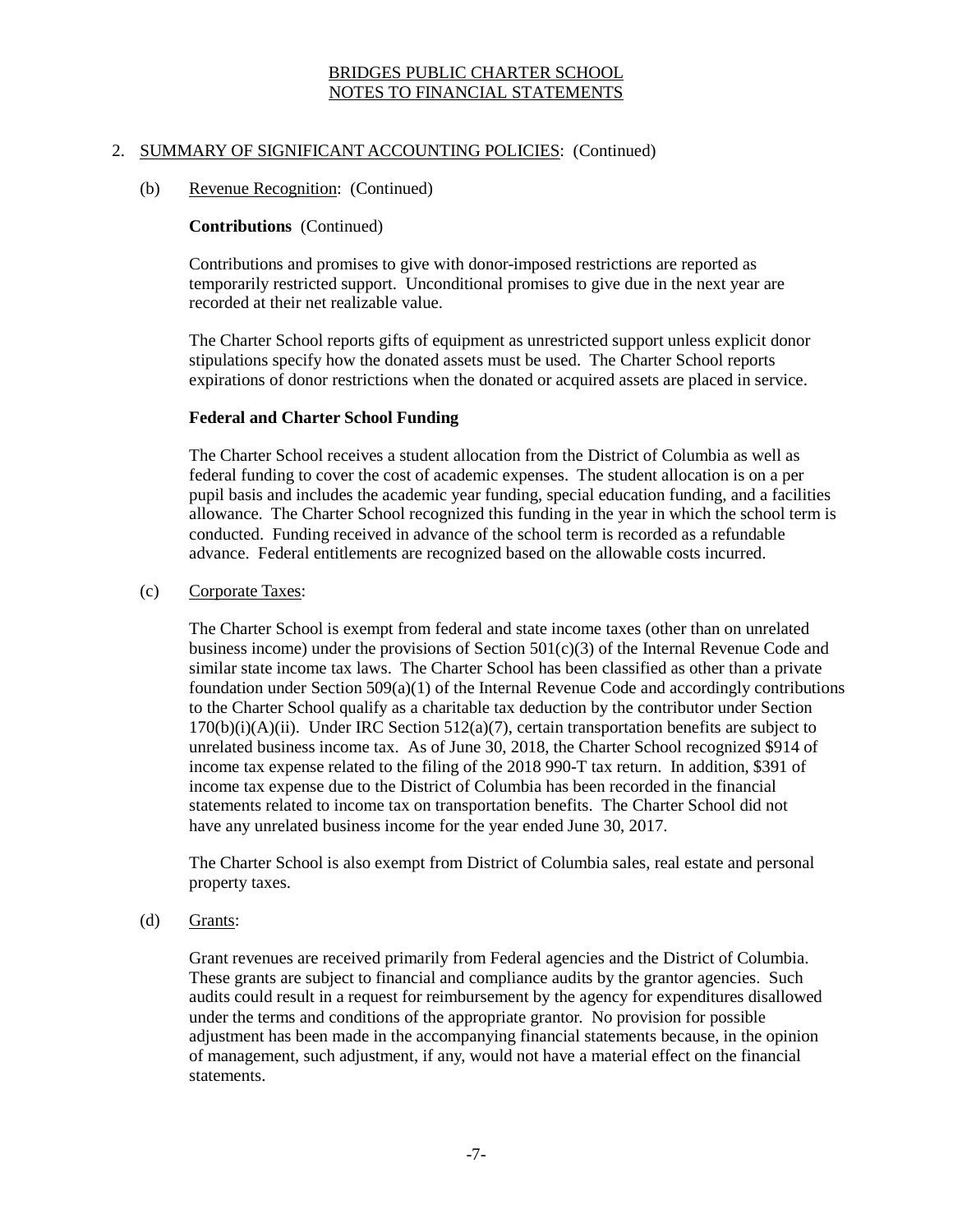# 2. SUMMARY OF SIGNIFICANT ACCOUNTING POLICIES: (Continued)

#### (d) Grants: (Continued)

Cash receipts in excess of costs incurred for grants are reflected as refundable advances until they are expended for the purpose of the grant, at which time they are recognized as unrestricted support. Costs incurred in excess of cash received are reflected as grants receivable.

#### (e) Net Assets:

The Charter School has adopted Financial Accounting Standards Board ASC No. 958-205-05, *Financial Statements of Not-for-Profit Organizations*. Under FASB ASC No. 958-205-05, the Charter School is required to report information regarding its financial position and activities according to three classes of net assets.

Net assets and revenues, expenses, gains, and losses are classified based on the existence or absence of donor-imposed restrictions. Accordingly, net assets of the Charter School and changes therein are classified and reported as follows:

#### **Unrestricted Net Assets**

Unrestricted net assets are defined as net assets that are not subject to donor-imposed restrictions and over which the Board of Trustees has discretionary control. This classification includes net assets subject to donor-imposed conditions, which have been met in the current year and net assets subject to donor-imposed restrictions that have been released from restrictions.

### **Temporarily Restricted Net Assets**

Temporarily restricted net assets are defined as net assets subject to donor-imposed restrictions that may or will be met, either by actions of the Charter School and/or the passage of time. When a restriction expires, temporarily restricted net assets are reclassified to unrestricted net assets and reported in the statement of activities as net assets released from restrictions.

Temporarily restricted net assets were available at year end for the following purpose:

|                                      | June 30, 2018 |     | June 30, 2017 |       |
|--------------------------------------|---------------|-----|---------------|-------|
| <b>Family Engagement Partnership</b> | \$            |     | S             | 5,221 |
| <b>Target Grant</b>                  |               |     |               | 2,000 |
| Playground                           |               | 881 |               | 881   |
| <b>TAAG</b> Program                  |               | 330 |               |       |
| Total                                |               |     |               | 8,102 |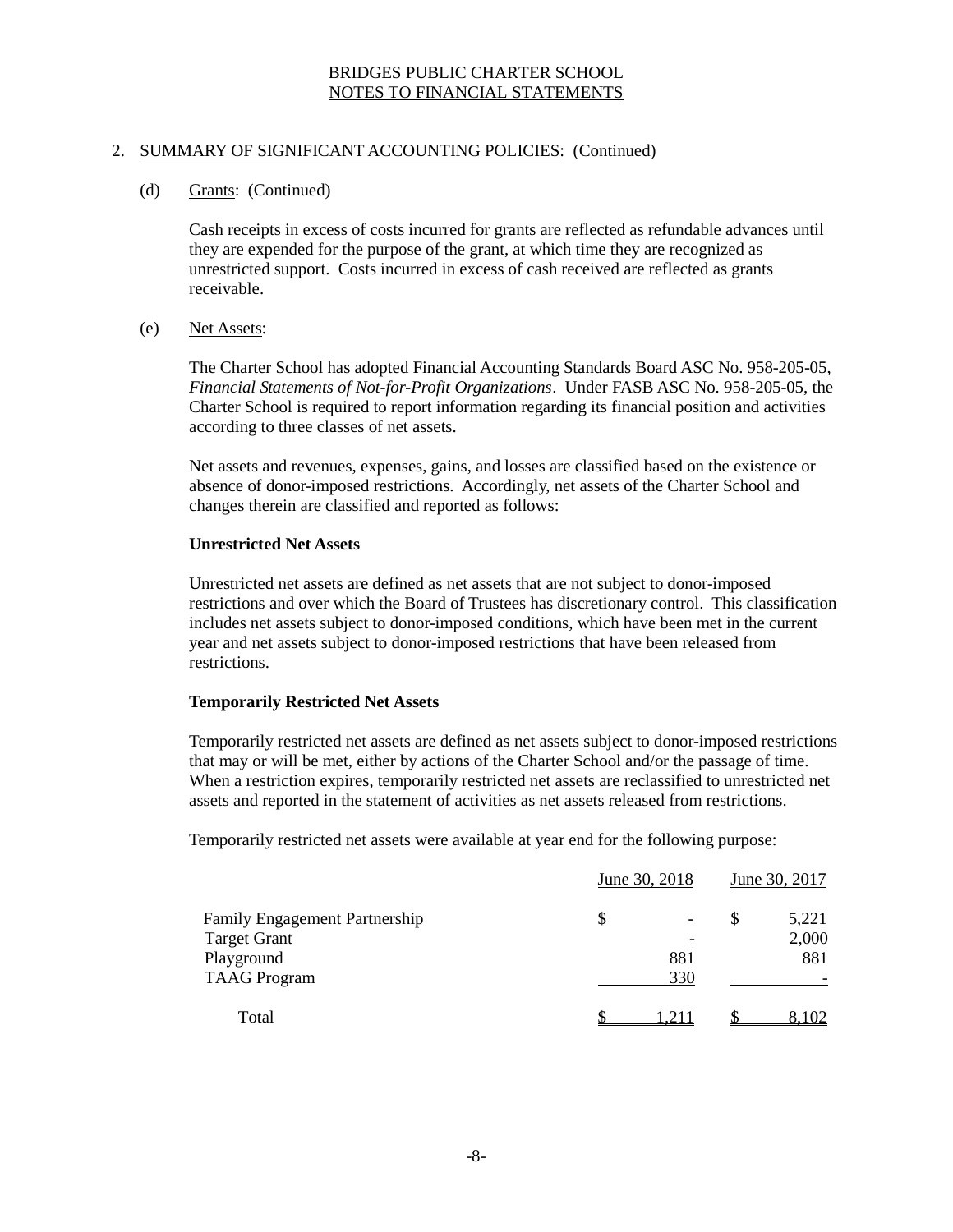# 2. SUMMARY OF SIGNIFICANT ACCOUNTING POLICIES: (Continued)

#### (e) Net Assets: (Continued)

#### **Temporarily Restricted Net Assets** (Continued)

Net assets were released from donor restrictions by incurring expenses satisfying the restricted purpose, the passage of time, or by the occurrence of events specified by donors for the following activities:

|                                             | June 30, 2018 |               | June 30, 2017 |        |
|---------------------------------------------|---------------|---------------|---------------|--------|
| Playground                                  | \$            |               | \$            | 4,250  |
| <b>Environmental Experience Project</b>     |               |               |               | 2,400  |
| <b>Classroom Field Trips and Activities</b> |               | 703           |               | 1,611  |
| <b>Family Engagement Partnership</b>        |               | 45,340        |               | 1,382  |
| Road Scholarships                           |               |               |               | 425    |
| <b>Building</b>                             |               |               |               | 100    |
| <b>Target Corporation</b>                   |               | 2,000         |               |        |
| <b>Student and Youth Travel Foundation</b>  |               | 4,200         |               |        |
| Mid-Atlantic Dairy Association              |               | 4,928         |               |        |
| Scholarship America                         |               | 700           |               |        |
| <b>TAAG</b> Program                         |               | 170           |               |        |
| PBS Kids                                    |               | 200           |               |        |
| Total                                       |               | <u>58,241</u> |               | 10.168 |

### **Permanently Restricted Net Assets**

Permanently restricted net assets are defined as net assets subject to donor-imposed stipulations that requires the net assets be maintained permanently by the Charter School. Generally, the donors of these assets permit the use of all or part of the income earned on any related investments for general or specific purposes. The Charter School did not have any permanently restricted net assets as of June 30, 2018 or 2017.

#### (f) Donated Services and Materials:

Donated services and materials are recognized as contributions in accordance with FASB ASC 958, *Accounting for Contributions Received and Contributions Made*, if the services received create or enhance nonfinancial assets or require specialized skills, and are provided by individuals possessing those skills, and would typically need to be purchased if not provided by donation. Contributed services and promises to give services that do not meet the above criteria are not recognized. The time contributed by the Board of Trustees is uncompensated and is not reflected as donated services. In-kind contributions are recorded in the statement of activities at estimated fair value and recognized as revenue and expense (or an asset) in the period they are received.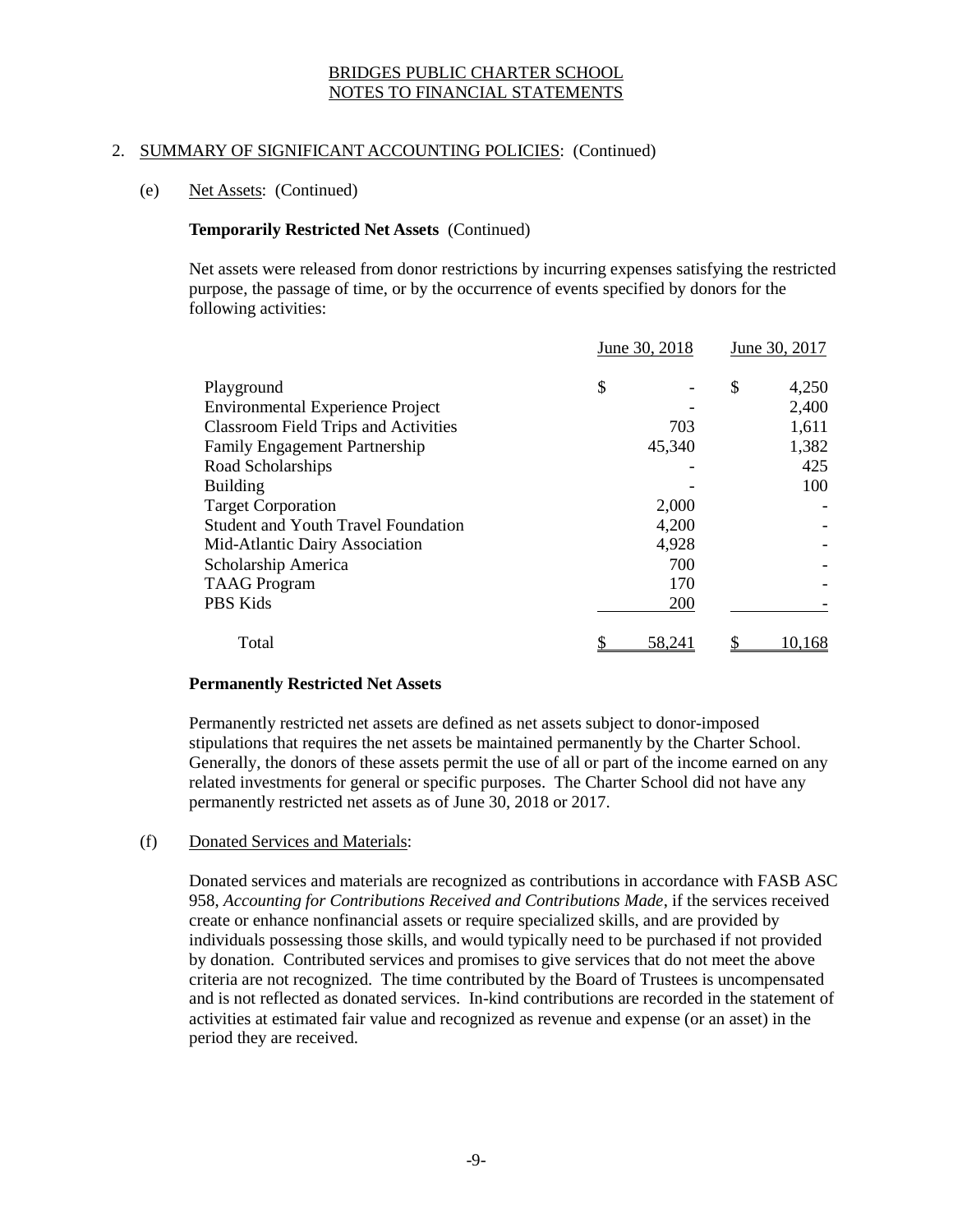# 2. SUMMARY OF SIGNIFICANT ACCOUNTING POLICIES: (Continued)

#### (f) Donated Services and Materials: (Continued)

The estimated value of donated services and materials has been recorded in the financial statements as follows:

|                           |   | June 30, 2018 |  | June 30, 2017 |  |
|---------------------------|---|---------------|--|---------------|--|
| <b>Legal Services</b>     | S | 81,038        |  | 50,188        |  |
| Playground Equipment      |   |               |  | 25,289        |  |
| <b>Learning Materials</b> |   | 5,560         |  | 1,379         |  |
| <b>Bicycle Equipment</b>  |   | 2,050         |  |               |  |
| Total                     |   | 88,648        |  | <u>76,856</u> |  |

#### (g) Functional Expense Allocation Policies and Procedures:

Management has elected to prepare a schedule of functional expenses that is presented as supplemental information to the financial statements. The schedule of functional expenses presents an allocation of each expense category between program services, general and administrative, and fundraising activities. Program service costs pertain to educating students. General and administrative costs pertain to supporting activities. Fundraising costs relate to fundraising activities such as special events, fundraisers and the soliciting of contributions.

Management has established functional expense allocation policies and procedures based on a reasonable analysis of cost drivers and reasonable allocation estimates based on financial results and industry standards.

Direct costs, where identifiable, are allocated in whole to the appropriate functional category. Direct student expenses (textbooks, materials, instructional supplies, assessment material, contract educational services, and field trips) are allocated entirely to program services.

Personnel expenses for salaries are allocated based on job descriptions and management estimates of time spent on particular activities. Personnel expenses for salaries are divided into employee categories (executive, teachers, student and family support, etc.) and then a percentage of time spent on program services, general and administrative activities, and fundraising activities is applied. All other personnel expenses (employee benefits, payroll taxes, staff development) are allocated based on the weighted average allocation of the direct salaries.

Other expenses that are not directly identifiable by program are allocated based on management estimates of use of resources. For other expenses where it would not be appropriate to designate 100 percent as a program service cost, general and administrative cost, or fundraising cost, the allocation formula for personnel expenses is utilized for cost allocation purposes.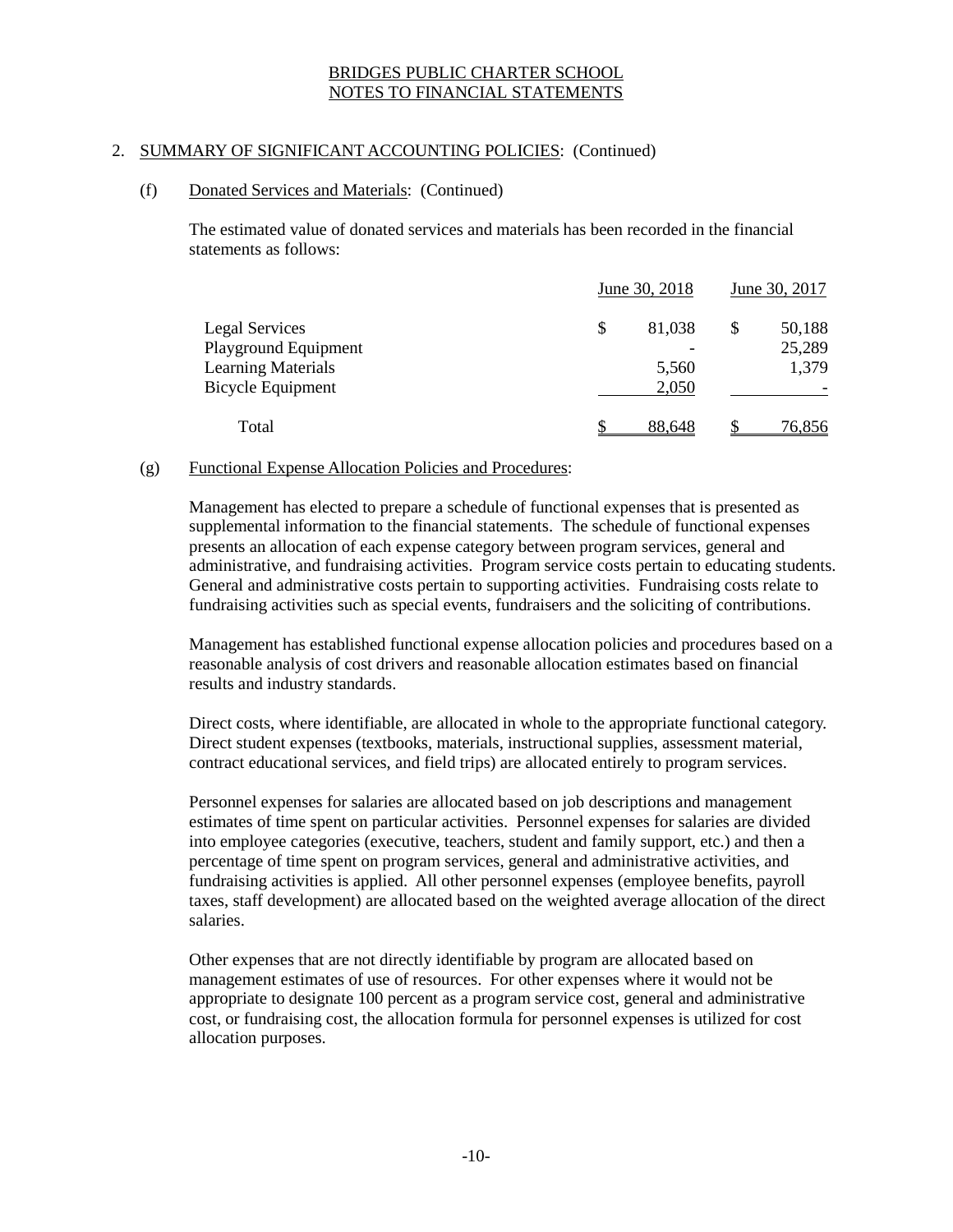# 2. SUMMARY OF SIGNIFICANT ACCOUNTING POLICIES: (Continued)

### (h) Use of Estimates:

The preparation of financial statements in conformity with accounting principles generally accepted in the United States of America requires management to make estimates and assumptions that affect the reported amounts of assets, liabilities, the disclosure of contingent assets and liabilities at the date of the financial statements, and the reported amounts of support and revenues and expenses during the reporting period. Actual results could differ from those estimates.

### (i) Recognition of Salary Expense:

Salary expense is recognized in the year the service is rendered, which coincides with the academic year. Salaries unpaid at June 30 are recognized as expense and accrued salaries.

# (j) Fair Value of Certain Financial Instruments:

Some of the Charter School's financial instruments are not measured at fair value on a recurring basis but nevertheless are recorded at amounts that approximate fair value due to their liquid or short-term nature. Such accounts include cash, accounts receivable, prepaid expenses, accounts payable, and accrued expenses.

# (k) Reclassifications:

Certain accounts in the prior year financial statements have been reclassified for comparative purposes to conform with the presentation in the current year financial statements. These reclassifications had no effect on the change in the net assets or to total net assets from prior years.

# 3. ACCOUNTING FOR UNCERTAIN TAX POSITIONS:

Accounting principles generally accepted in the United States of America provide consistent guidance for the accounting for uncertainty in income taxes recognized in the Charter School's financial statements and prescribe a threshold of "more likely than not" for recognition of tax positions taken or expected to be taken in a tax return. The Charter School performed an evaluation of uncertain tax positions for the year ended June 30, 2018, and determined that there were no matters that would require recognition in the financial statements or that may have any effect on its tax-exempt status. As of June 30, 2018, the statute of limitations for tax years 2014 through 2016 remains open with the U.S. federal jurisdiction or the various states and local jurisdictions in which the Charter School files tax returns. It is the Charter School's policy to recognize interest and/or penalties related to uncertain tax positions, if any, in income tax expense. As of June 30, 2018, the Charter School had no accruals for interest and/or penalties.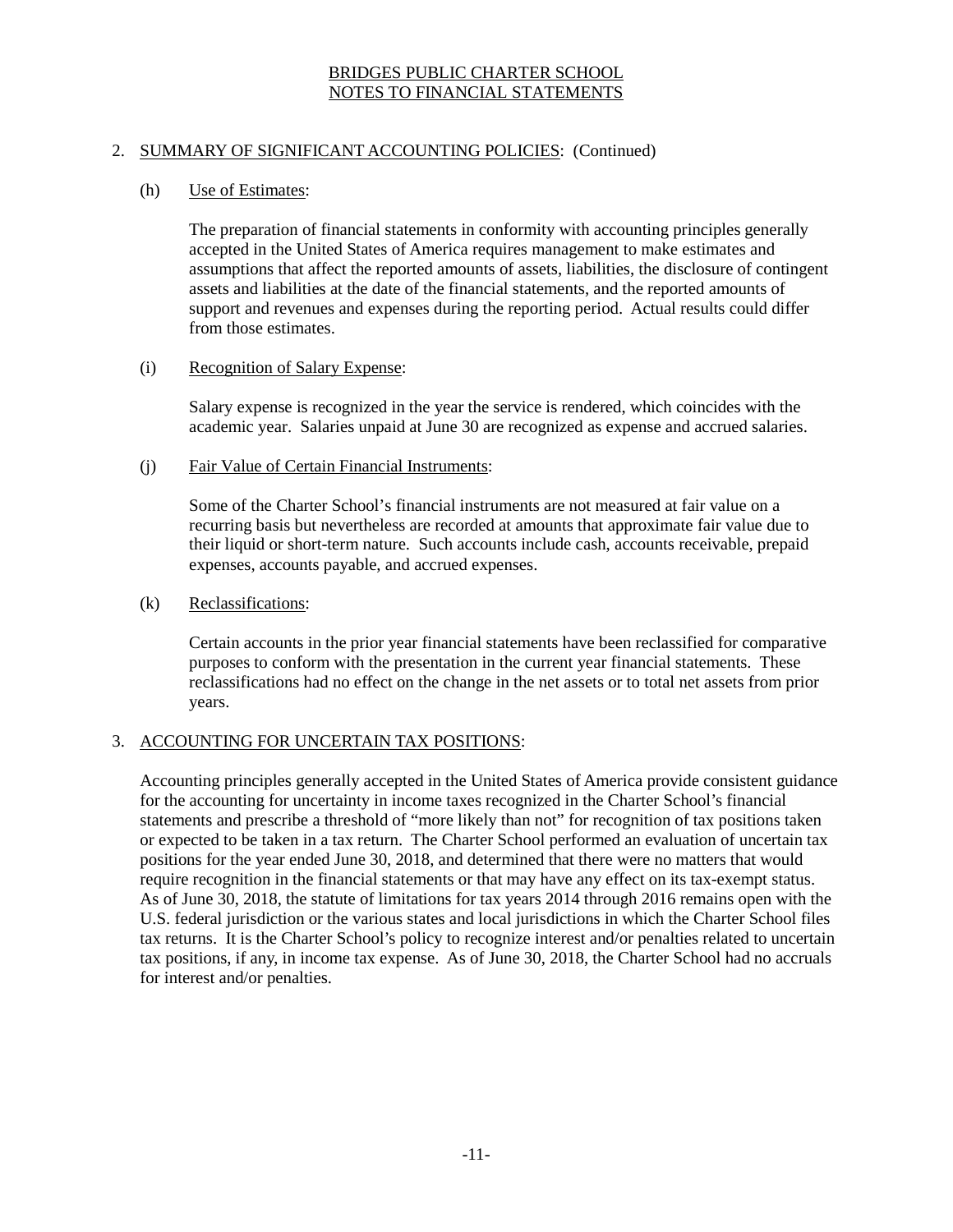# 4. CASH AND CASH EQUIVALENTS:

Cash and cash equivalents at year end consisted of the following:

|                          | June 30, 2018 | June 30, 2017   |  |
|--------------------------|---------------|-----------------|--|
| <b>Checking Accounts</b> | 2,214,684     | 1,108,879<br>\$ |  |
| <b>Savings Account</b>   | 32,060        | 32,054          |  |
| Petty Cash               |               | 55              |  |
| Cash on Hand             |               | 335             |  |
| Total                    | 2.246.744     | 141.323         |  |

For purposes of the cash flow statement and financial statement presentation, cash and cash equivalents are short term, highly liquid investments with maturities of three months or less.

The Charter School maintains its operating funds primarily in three financial institutions. These accounts are covered under the Federal Deposit Insurance Corporation (FDIC) Program. Federal Deposit Insurance Corporation insurance coverage is \$250,000 per account category. Deposits held in non-interest-bearing transaction accounts are aggregated with interest-bearing deposits and the combined total is insured up to \$250,000.

As of June 30, 2018 and 2017, \$1,495,746 and \$414,232, respectively, of the bank balance was deposited in excess of Federal Deposit Insurance Corporation limits. Due to increased cash flows at certain times during the year, the amount of funds at risk may have been greater than at year end. The Charter School was at risk for the funds held in excess of the insured amounts. The Charter School has not experienced any losses related to these accounts and does not believe it is exposed to any significant credit risk on cash and cash equivalents.

### 5. INVESTMENT IN LLC - MAMIE D. LEE, LLC:

Mamie D. Lee, LLC (LLC), was formed on October 1, 2015, by Bridges Public Charter School and Briya Public Charter School for the purpose of leasing property from the District of Columbia and to renovate, remodel, operate, manage, maintain, improve, repair and rent space to the two Member charter schools. Each of the two Member charter schools have equal fifty percent (50%) voting rights in the LLC. Bridges Public Charter School's investment in Mamie D. Lee, LLC, is accounted for on the equity method. The equity method provides that each Member is allocated their proportionate share of the LLC's net profits and losses. For the year ended June 30, 2018, the LLC's net profits, losses and cash flows were allocated based on each Member's share of the investment account balance in the LLC. This investment account balance is calculated by adjusting for capital contributions, distributions, rent usage fees, operating costs and debt service. For the years ended June 30, 2018 and 2017, respectively, Bridges Public Charter School was allocated 15.60% and 7.6% of the LLC's net profits, losses and cash flows. Operating expense is allocated based on square footage occupied by each Member. Debt service was allocated to the Members based on the net debt ratio. Per the agreement between the Charter School and the LLC, Member contributions were required to be paid, all of which were made prior to the year ended June 30, 2016.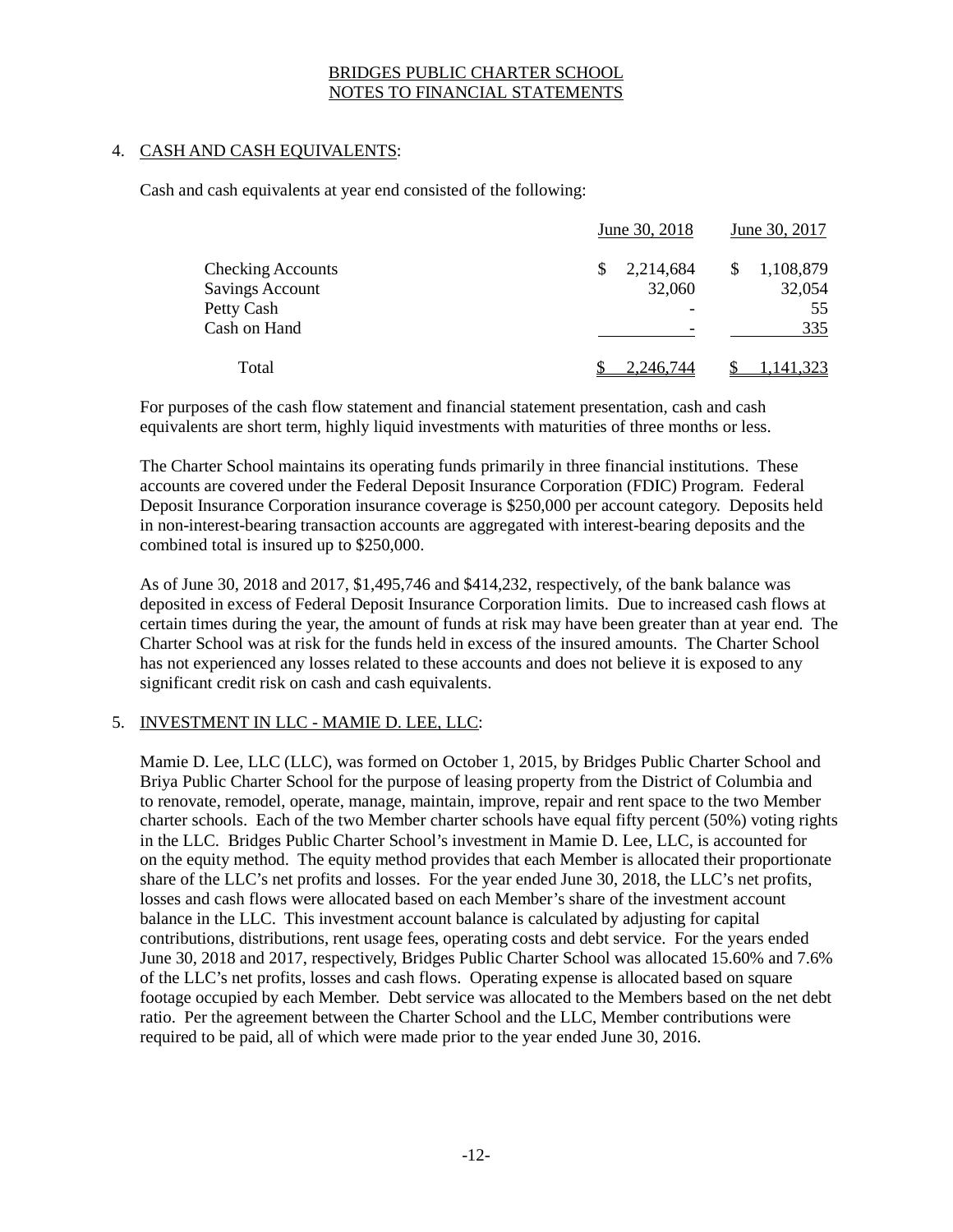# 5. INVESTMENT IN LLC - MAMIE D. LEE, LLC: (Continued)

As reflected below, Bridges Public Charter School balance of investment in Mamie D. Lee, LLC, is a negative amount at June 30, 2018, and as such there is no investment balance reported at June 30, 2018, in these financial statements. The balance of the Charter School's investment in Mamie D. Lee, LLC, at June 30, 2017, was \$195,253. The Charter School's proportion of net profits and losses of the LLC for the years ended June 30, 2018 and 2017 was (\$208,555) and (\$36,482), respectively. The following tables detail the Charter School's investment in affiliate:

| <b>Balance - June 30, 2017</b>                   | \$<br>195,253           |
|--------------------------------------------------|-------------------------|
| Member Distributions<br>Share of Earnings/(Loss) | (208, 555)              |
| Balance - June 30, 2018                          | (13.302)                |
| <b>Balance - June 30, 2016</b>                   | \$<br>459,000           |
| Member Distributions<br>Share of Earnings/(Loss) | (227, 265)<br>(36, 482) |
| Balance - June 30, 2017                          | 195,253                 |

Assets, liabilities and members' equity of Mamie D. Lee, LLC, as of June 30, 2018 and 2017 were as follows:

|                                  | June 30, 2018             | June 30, 2017             |
|----------------------------------|---------------------------|---------------------------|
| Assets                           | \$33,799,603              | \$ 33,938,285             |
| <b>Total Assets</b>              | \$33,799,603              | 33,938,285                |
| Liabilities<br>Members' Equity   | \$32,558,882<br>1,240,721 | \$31,360,549<br>2,577,736 |
| Total Liabilities and Net Assets | 33,799,603                | 33,938,285                |

The activities of Mamie D. Lee, LLC, as of June 30, 2018 and 2017 were as follows:

|                                 | June 30, 2018            | June 30, 2017              |  |
|---------------------------------|--------------------------|----------------------------|--|
| Revenues<br><b>Expenses</b>     | 2,478,548<br>(3,815,563) | \$2,589,906<br>(3,094,848) |  |
| Total Change in Members' Equity | (1.337.015)              | (504.942)                  |  |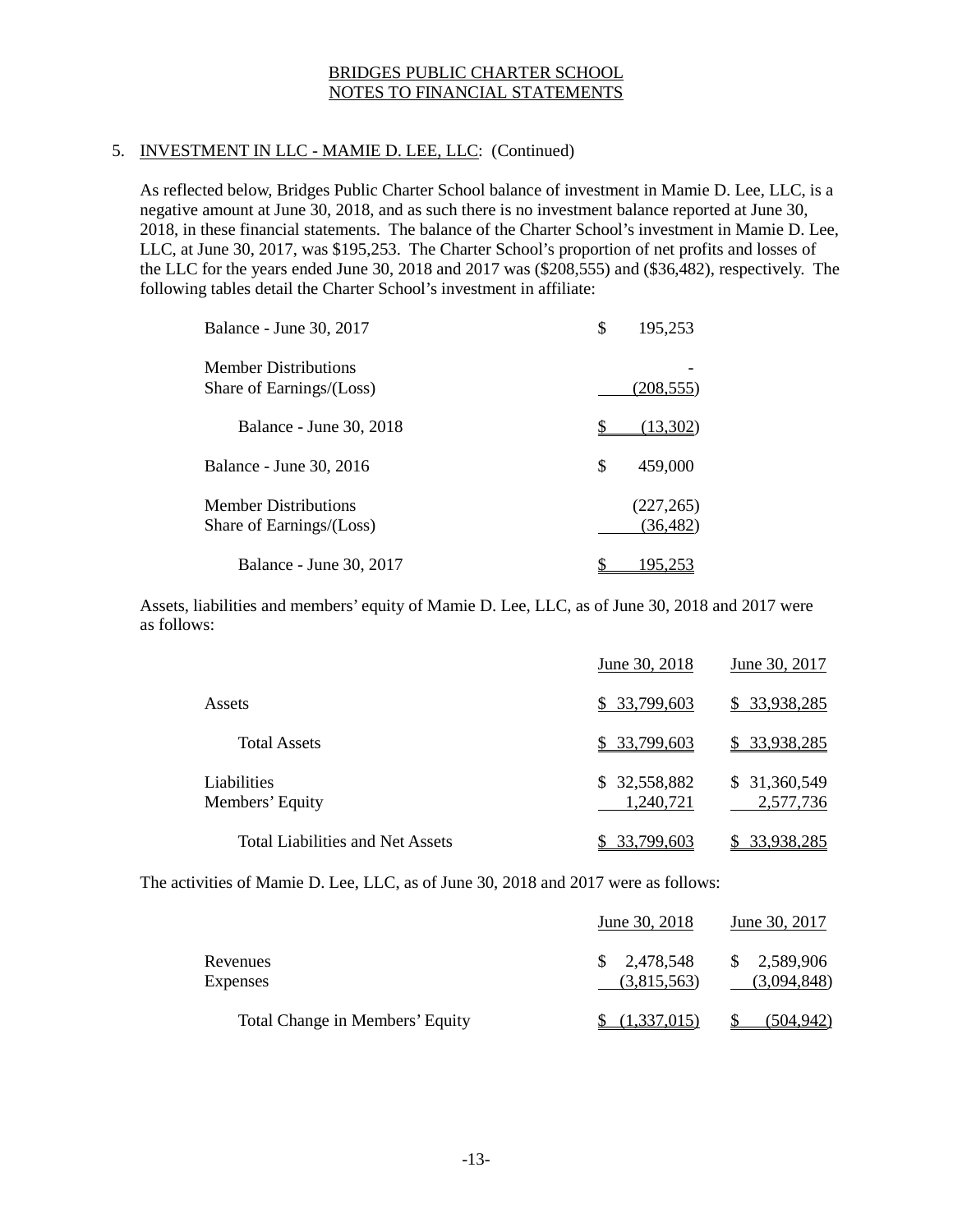# 6. ACCOUNTS, GRANTS AND PROMISES RECEIVABLE:

### **Accounts and Grants Receivable**

Accounts and grants receivable as of June 30, 2018 and 2017 consisted of the following:

|                                                    |    | June 30, 2018 |    | June 30, 2017 |
|----------------------------------------------------|----|---------------|----|---------------|
| <b>Accounts Receivable</b>                         |    |               |    |               |
| Per Pupil Funding                                  | \$ | 253,139       | \$ | 27,146        |
| <b>Student Activity Fees</b>                       |    | 1,060         |    | 40,165        |
| Reimbursable Expenses                              |    | 74,545        |    | 88,903        |
| Less: Allowance for Doubtful Accounts              |    |               |    | (32, 132)     |
| Total                                              |    | 328,744       |    | 124,082       |
| <b>Grants Receivable</b>                           |    |               |    |               |
| Scholarship for Opportunity and Results Act (SOAR) | \$ | 25,061        | \$ | 80,418        |
| National School Lunch and Breakfast Programs       |    | 54,755        |    | 79,340        |
| <b>E-Rate Program</b>                              |    |               |    | 40,368        |
| No Child Left Behind - Entitlement Funds           |    | 35,334        |    | 32,620        |
| <b>Flamboyan Foundation</b>                        |    | 3,234         |    |               |
| DC PAY                                             |    |               |    | 8,248         |
| School Garden Grant                                |    |               |    | 2,881         |
| Fresh Fruits and Vegetables Program                |    | 1,297         |    | 2,834         |
| <b>Healthy Schools Act</b>                         |    | 3,648         |    | 1,767         |
| PE Teacher Grant                                   |    |               |    | 400           |
| Special Education, IDEA 611, Grants to Local       |    |               |    |               |
| <b>Education Agencies</b>                          |    | 391           |    | 84            |
| Total                                              | \$ | 123,720       | \$ | 248,960       |

The Charter School's accounts and grants receivable consists of unsecured amounts due from funding sources whose ability to pay is subject to changes in general economic conditions. Because the Charter School does not require collateral, it is at credit risk for amounts owed to it throughout the year and at year end.

Accounts and grants receivable are stated at the amount management expects to collect from outstanding balances. Management provides for probable uncollectable amounts through a provision for bad debt expense and an adjustment to a valuation allowance based on its assessment of the current status of individual accounts. Balances that are still outstanding after management has used reasonable collection efforts are written off through a charge to the valuation allowance and a credit to accounts or grants receivable.

Trade receivables related to program service fees (activity fees, meals, etc.) are recognized as revenue on the accrual basis of accounting at the time the program activity has occurred. Credit is extended for a period of 60 days with no interest accrual at which time payment is considered delinquent. Trade receivables are written off as uncollectable once management determines that available collection efforts have been exhausted.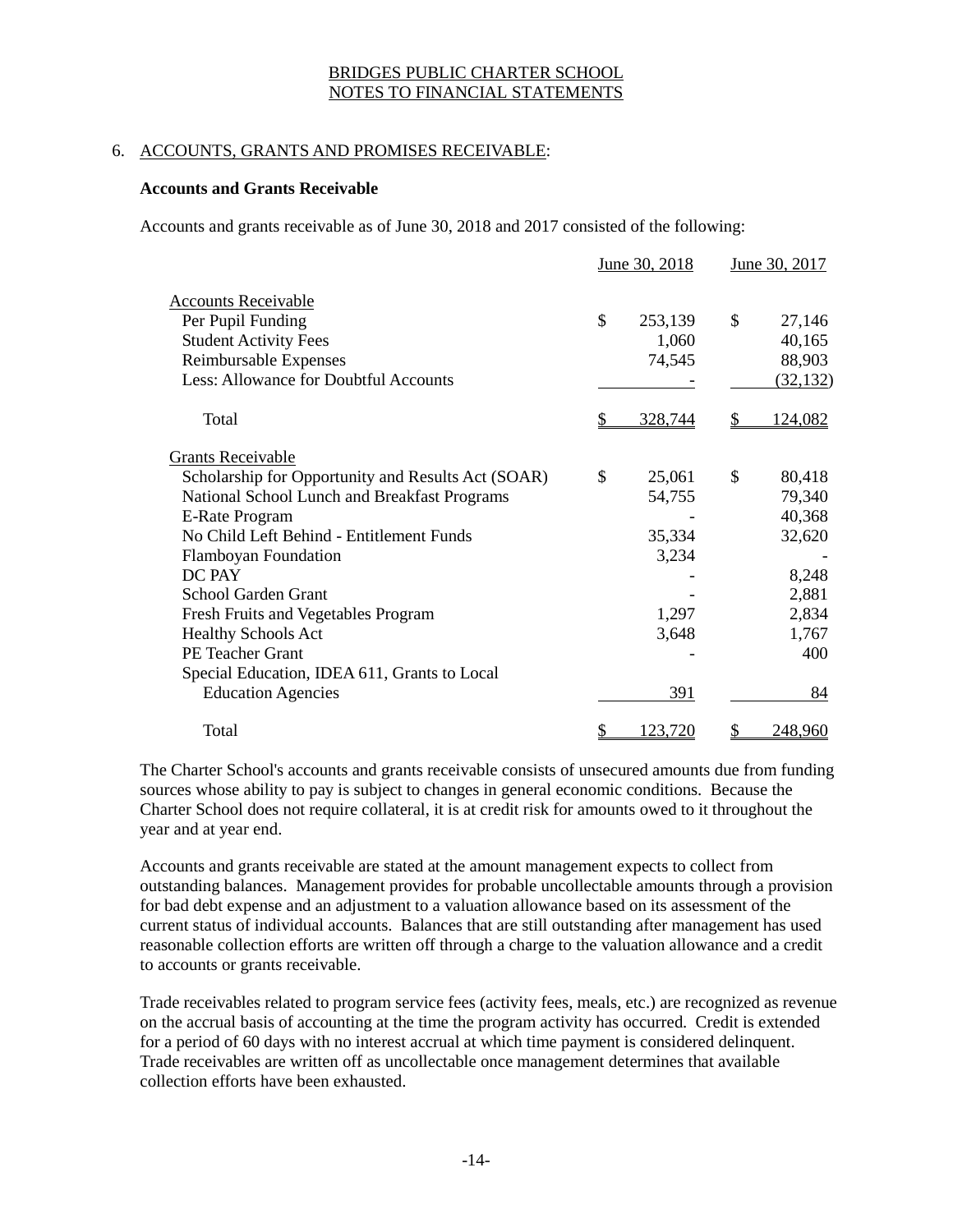# 6. ACCOUNTS, GRANTS AND PROMISES RECEIVABLE: (Continued)

#### **Promises Receivable**

Contributions are recognized when a donor makes a promise to give that is, in substance, unconditional. Promises to give represent amounts committed by donors that have not been received by the Charter School. The Charter School uses the allowance method to determine uncollectible promises to give. Balances at year end consisted of the following:

|         |  |        | June 30, 2018 June 30, 2017 |        |
|---------|--|--------|-----------------------------|--------|
| General |  | 12.021 |                             | 10.948 |
| Total   |  | 12.021 |                             | 10 948 |

The above unconditional promises are due to be received within the next year.

# 7. FIXED ASSETS:

Furniture and equipment are recorded at cost, or in the case of contributed property at the fair market value at the date of contribution. If an expenditure in excess of \$1,000 results in an asset having an estimated useful life which extends substantially beyond the year of acquisition, the expenditure is capitalized at cost and depreciated over the estimated useful lives of the assets. When assets are retired, or otherwise disposed of, the cost and related accumulated depreciation is removed from the accounts and any resulting gain or loss is reflected in income for the period. Depreciation has been provided on the straight-line method over the estimated useful lives of the assets. Depreciation expense for the years ended June 30, 2018 and 2017 was \$173,139 and \$154,037, respectively. Maintenance and repairs are charged to expenses as incurred. Major classifications of fixed assets and their estimated useful lives are as summarized below:

#### June 30, 2018

|                                                                                | Depreciable<br>Life             | Cost                                 | Accumulated<br>Depreciation       | Net Book<br>Value                   |
|--------------------------------------------------------------------------------|---------------------------------|--------------------------------------|-----------------------------------|-------------------------------------|
| Furniture and Equipment<br>Computer Equipment<br><b>Leasehold Improvements</b> | 3-7 Years<br>3 Years<br>7 Years | \$<br>49,391<br>127,043<br>1,398,762 | \$<br>14,412<br>51,825<br>463,415 | \$<br>34,979<br>75,218<br>935,347   |
| Total                                                                          |                                 | 1,575,196                            | 529,652                           | 1,045,544                           |
| June 30, 2017                                                                  | Depreciable<br>Life             | Cost                                 | Accumulated<br>Depreciation       | Net Book<br>Value                   |
| Furniture and Equipment<br><b>Computer Equipment</b><br>Leasehold Improvements | 3-7 Years<br>3 Years<br>7 Years | \$<br>43,531<br>61,398<br>1,398,762  | \$<br>17,769<br>30,336<br>316,955 | \$<br>25,762<br>31,062<br>1,081,807 |
| Total                                                                          |                                 | \$<br>1,503,691                      | \$<br>365,060                     | \$<br>1,138,631                     |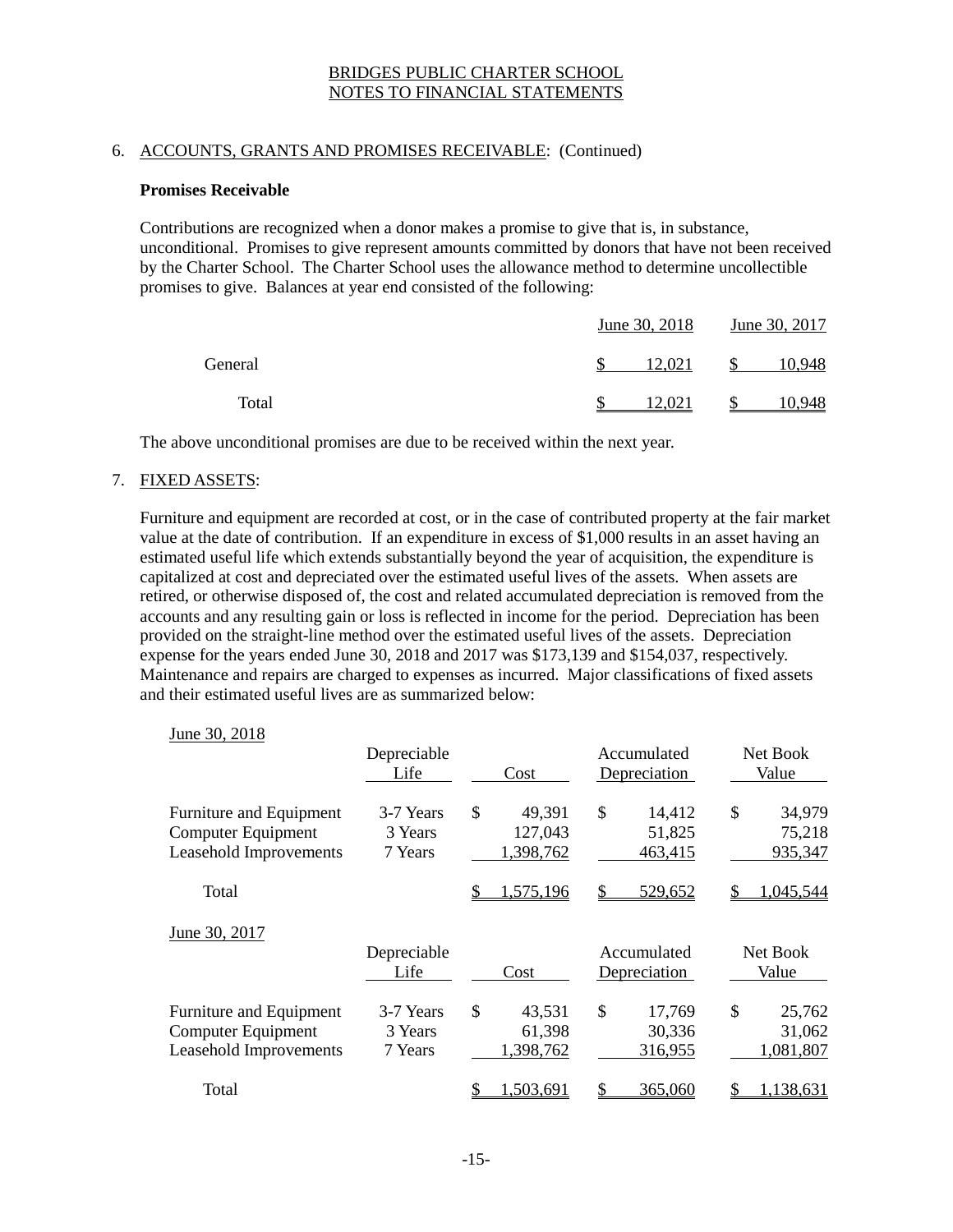### 8. DEFERRED RENT:

Accounting principles generally accepted in the United States of America require that rent expense, pursuant to a non-cancelable lease that includes fixed scheduled rent increases, be recorded on a straight-line basis over the term of the lease. The difference between this expense and the required lease payments is reflected as deferred rent in the accompanying statements of financial position. The Charter School entered into two operating lease agreements, as more fully discussed in Note 12, for the rental of space at the Gallatin Street Building and Taylor Street Building in Washington, DC. As a result of these agreements, a net amount of \$331,355 representing future payments has been recorded as a liability to adjust the actual rent paid to conform to the straight-line basis. The balance of the unamortized deferred rent at June 30, 2018 and 2017 was \$331,355 and \$268,221, respectively. A summary of the net rent obligation and change in deferred rent related to these leases are as follows:

|                      | Rent            | Deferred     | Rent            |  |  |
|----------------------|-----------------|--------------|-----------------|--|--|
| Year Ending June 30, | Obligation      | Rent         | Payment         |  |  |
| 2019                 | \$<br>1,633,766 | \$<br>14,757 | 1,648,523<br>\$ |  |  |
| 2020                 | 1,633,766       | 27,318       | 1,661,084       |  |  |
| 2021                 | 1,633,766       | 37,040       | 1,670,806       |  |  |
| 2022                 | 1,352,633       | 12,317       | 1,364,950       |  |  |
| 2023                 | 1,327,075       | 9,997        | 1,337,072       |  |  |
| Thereafter           | 30,522,730      | 229,926      | 30,752,656      |  |  |
| Total                | 38, 103, 736    | 331,355      | 38,435,091      |  |  |

# 9. DISTRICT OF COLUMBIA PUBLIC CHARTER SCHOOL BOARD CONTRACT:

The Charter School was approved by the District of Columbia Public Charter School Board to operate a charter school in the District of Columbia. The District of Columbia Public Charter School Board (DCPCSB) is responsible for the ongoing oversight of the Charter School's fiscal management and academic acceptability. The contract, dated June 8, 2005, provides for a 15-year charter effective the date of first operation. If not renewed, the charter contract will expire on or about June 1, 2020. The charter contract may be renewed for successive 15-year periods if the DCPSCB deems that the Charter School is in compliance with its charter contract and District statutory provisions. In addition, in accordance with the Charter School Act, the DCPCSB is required to review the charter every five years, with the next review scheduled for 2019/2020. The DCPCSB may revoke (or not renew) a charter school contract if a school violates applicable law, materially violates the charter contract or fails to meet the student academic achievement expectations set forth in the charter contract. Consequently, management does not anticipate non-renewal or revocation of its charter.

As part of the agreement with the DCPCSB, the Charter School may be charged a public charter school fee, which is not to exceed one percent (.9% for the 17/18 school year) of the total revenues (less philanthropic and investment revenues) within the annual budget to cover the costs of undertaking the ongoing administrative responsibilities of the Board. For the years ended June 30, 2018 and 2017, the Charter School incurred \$106,297 and \$102,141, respectively, in administrative fees.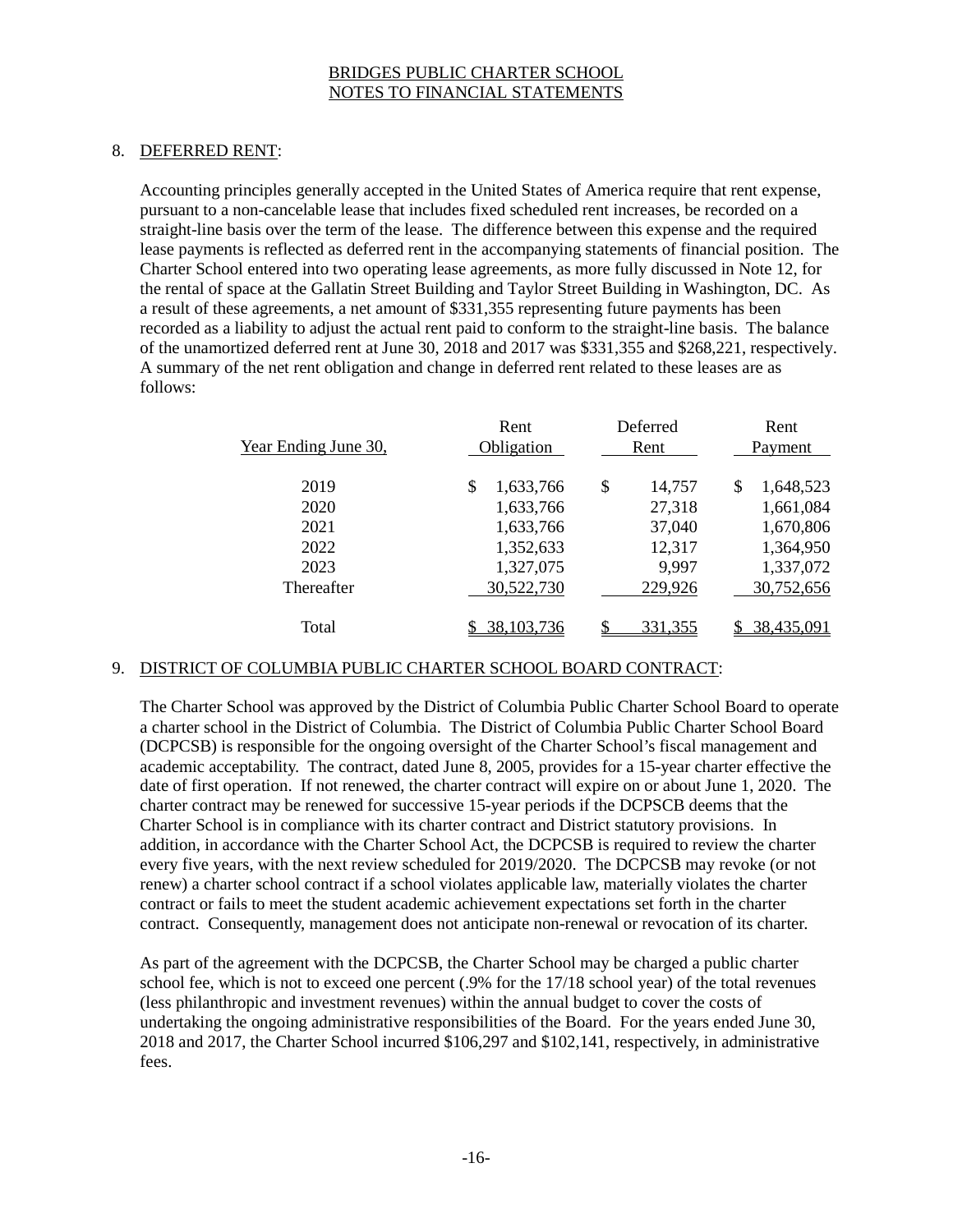# 9. DISTRICT OF COLUMBIA PUBLIC CHARTER SCHOOL BOARD CONTRACT: (Continued)

The charter contract provides that the Charter School may initially educate up to a predetermined number of students. However, this enrollment limit may be raised upon notification to and acceptance by the DCPCSB. The Charter School enrollment ceiling for the year ended June 30, 2018, was not permitted to be greater than 464 students. Audit enrollment for the 2017/2018 year was 399 students. Audit enrollment for the 2016/2017 year was 328 students.

### 10. PER-PUPIL FUNDING ALLOCATION:

The Charter School receives local funding from the District of Columbia in the form of per-pupil educational allotments and facility allowances. This funding is based on the equivalent number of full-time students and is determined annually. For the year ended June 30, 2018, the per-student rate ranged from \$10,257 to \$13,744 for the educational allotment and \$3,193 for the facility allowance. For the year ended June 30, 2017, the per-student rate ranged from \$9,682 to \$12,974 for the education allotment and \$3,124 for the facility allowance. Additional allotments were made for Special Education services and English as a Second Language. Per-pupil funding for the years ended June 30, 2018 and 2017 was as follows:

|                                       | June 30, 2018  | June 30, 2017  |
|---------------------------------------|----------------|----------------|
| Pre-K - Grade 3                       | 4,610,932<br>S | 3,641,594<br>S |
| <b>Special Education</b>              | 3,844,422      | 2,836,157      |
| English as a Second Language          | 738,812        | 550,325        |
| <b>At-Risk Students</b>               | 343,680        | 235,358        |
| <b>Teachers Collective Bargaining</b> | 153,955        |                |
| <b>Facilities Allowance</b>           | 1,273,898      | 1,024,672      |
| Total                                 | 10.965.699     | 8.288.106      |

#### 11. FEDERAL ENTITLEMENTS AND GRANTS:

During the years ended June 30, 2018 and 2017, the Charter School participated in multiple federal award programs. Federal revenues recognized during the years ended June 30, 2018 and 2017 were as follows:

|                                                                                          | June 30, 2018      | June 30, 2017      |
|------------------------------------------------------------------------------------------|--------------------|--------------------|
| Scholarship for Opportunity and Results Act (SOAR)                                       | \$<br>215,286      | 943,132<br>S       |
| National School Lunch and Breakfast Programs<br>No Child Left Behind - Entitlement Funds | 186,585<br>181,539 | 152,828<br>144,178 |
| Individuals with Disabilities Education Act (IDEA)<br>Donated Commodities                | 79,699<br>12,463   | 69,661<br>9,362    |
| Fresh Fruit and Vegetable Program                                                        | 1,297              | 8,610              |
| Charter School Program Dissemination, Title Vb                                           |                    | 3,000              |
| Total                                                                                    |                    |                    |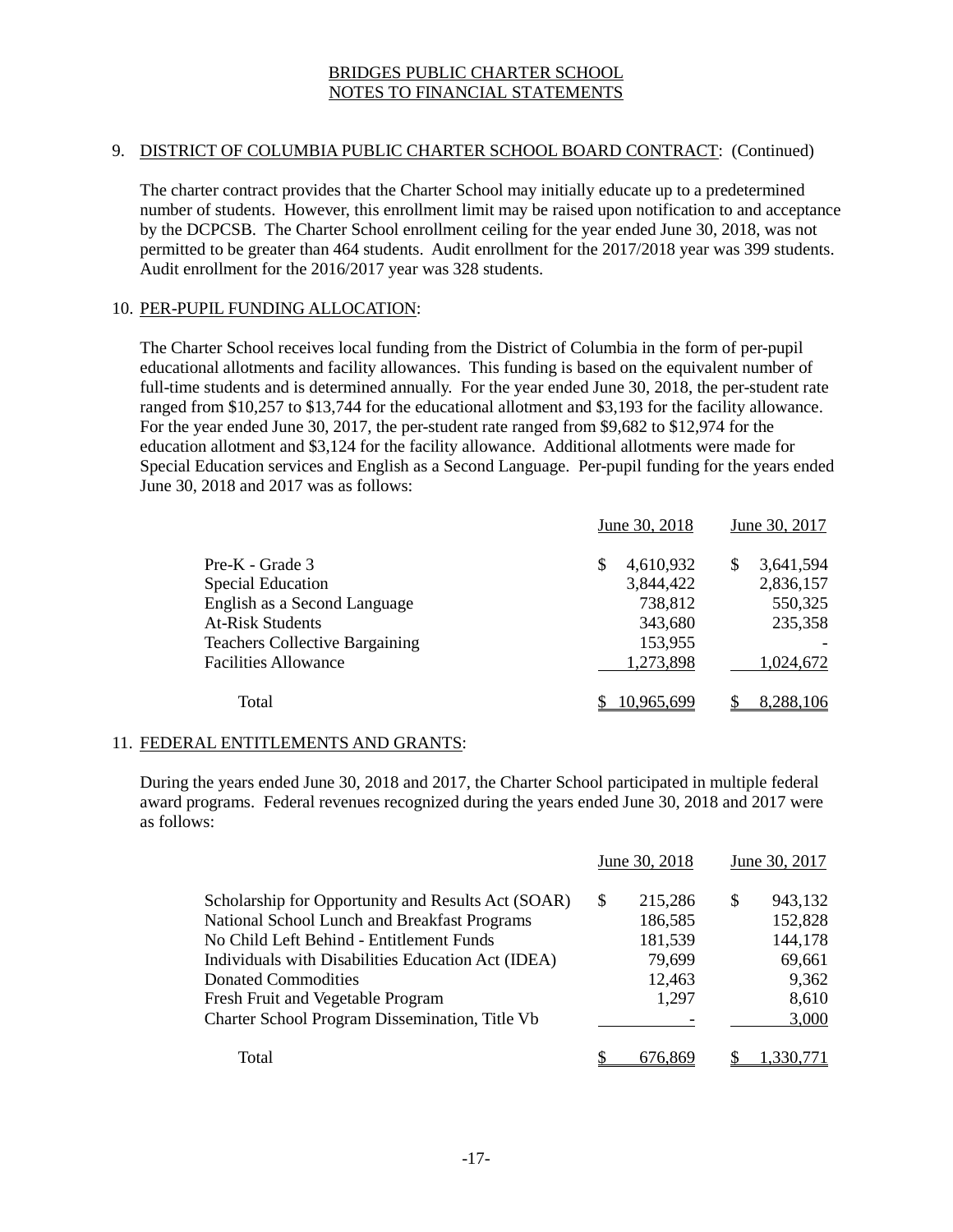# 11. FEDERAL ENTITLEMENTS AND GRANTS: (Continued)

Federal formula grants are allocations of money to states or their subdivisions in accordance with distribution formulas prescribed by law or administrative regulation, for activities of a continuing nature not confined to a specific project. The Charter School receives federal formula grants under the provisions of the No Child Left Behind Act (NCLB) of 2001, P.L 107-110. NCLB funds are not intended to replace state or local educational funding. Rather, NCLB funds provide additional support to states, LEAs, and schools for specific purposes. Grants are provided by the U.S. Department of Education and passed through the District of Columbia Office of the State Superintendent of Education.

The National School Lunch Program and School Breakfast Program are part of the child nutrition cluster of programs operated by the U.S. Department of Agriculture. The objectives of the child nutrition cluster programs are to: (1) assist states in administering food services that provide healthful, nutritious meals to eligible children in public and non-profit private schools, residential childcare institutions, and summer recreation programs; and (2) encourage the domestic consumption of nutritious agricultural commodities.

### 12. COMMITMENTS:

#### **Building Lease - 100 Gallatin Street, NE**

On November 25, 2015, the Charter School entered into a thirty (30) year use agreement with Mamie D. Lee, LLC (a related party), to occupy a portion of a new school building located at 100 Gallatin Street, NE, Washington, DC. The lease commenced on July 1, 2016, and is scheduled to expire June 30, 2046. This lease has an option to renew for an additional fourteen (14) year period. The Charter School has provided Mamie D. Lee, LLC, a first priority lien on the Charter School's revenues. The annual usage fee represents an amount equal to the number of students projected by the Charter School multiplied by the per pupil facilities allowance received from the DC Government. This lease is accounted for as an operating lease. Rent expense related to this lease for the years ended June 30, 2018 and 2017 was \$1,354,910 and \$\$1,327,075, respectively. Future required minimum rental lease payments along with the change in deferred rent over the remaining life of the lease are as follows:

| Year Ending June 30, | Rent<br>Obligation | Deferred<br>Rent | Rent<br>Payment |  |
|----------------------|--------------------|------------------|-----------------|--|
| 2019                 | 1,327,075<br>\$    | \$<br>6,873      | 1,333,948<br>S  |  |
| 2020                 | 1,327,075          | 9,997            | 1,337,072       |  |
| 2021                 | 1,327,075          | 9,997            | 1,337,072       |  |
| 2022                 | 1,327,075          | 9,997            | 1,337,072       |  |
| 2023                 | 1,327,075          | 9,997            | 1,337,072       |  |
| Thereafter           | 30,522,730         | 229,926          | 30,752,656      |  |
| <b>Totals</b>        | 37,158,105         | Φ<br>276,787     | 37,434,892      |  |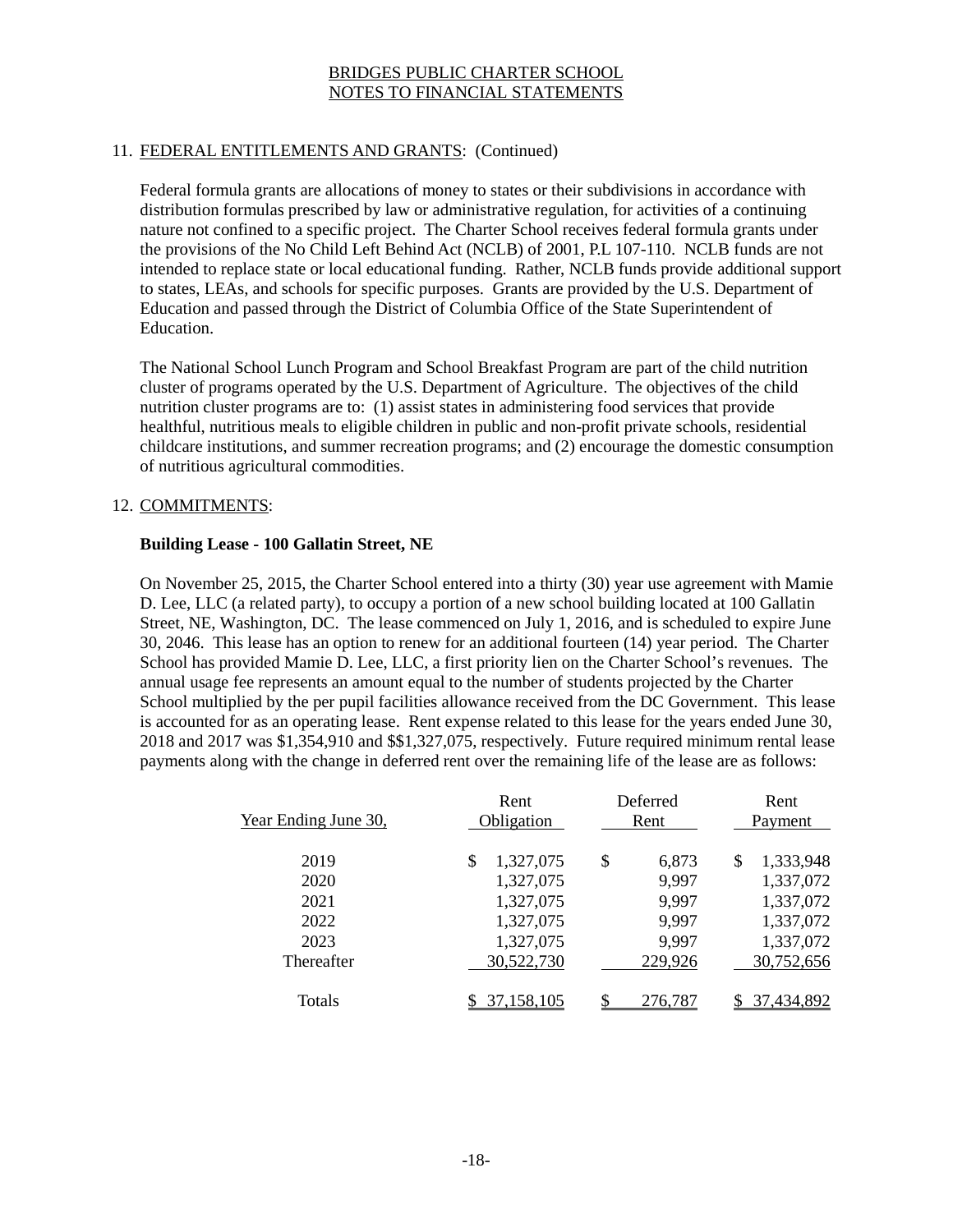# 12. COMMITMENTS: (Continued)

### **Building Lease - 1250 Taylor Street, NW**

On June 24, 2005, the Charter School entered into a lease agreement with Daniel and Shirley Sokolowski, for its previous school location at 1250 Taylor Street, NW, Washington, DC. The lease commenced on August 1, 2005. Under the terms of the lease, the Charter School is required to make monthly payments of \$14,745, which is increased annually by 3.5% on the anniversary of the commencement date. As a requirement of this lease, a total rental security deposit of \$29,490 is to be made. In April 2015, this lease was extended through July 31, 2016. There was no rent expense related to this lease for the year ended June 30, 2018. Rent expense for the year ended June 30, 2017, was \$22,132.

### **Building Lease - 1230-1246 Taylor Street, NW**

On June 27, 2014, the Charter School entered into a seven (7) year lease agreement with JRK Family Investments, LLC, to accommodate the growth of the Charter School. The lease commenced on August 1, 2014. Under the terms of the lease, the Charter School is required to make monthly payments of \$23,348, which are increased annually by 3% on the anniversary of the commencement date and end July 31, 2021. As a requirement of this lease, a total rental security deposit of \$23,348 is to be made. Total rent expense for each of the years ended June 30, 2018 and 2017 was \$306,691.

Future required minimum rental lease payments along with the change in deferred rent over the remaining life of the lease are as follows:

| Year Ending June 30, | Rent<br>Obligation |    | Deferred<br>Rent |    | Rent<br>Payment |  |
|----------------------|--------------------|----|------------------|----|-----------------|--|
| 2019                 | \$<br>306,691      | \$ | 7,884            | \$ | 314,575         |  |
| 2020                 | 306,691            |    | 17,321           |    | 324,012         |  |
| 2021                 | 306,691            |    | 27,042           |    | 333,733         |  |
| 2022                 | 25,558             |    | 2,321            |    | 27,879          |  |
| Total                | \$<br>945,631      |    | 54.568           |    |                 |  |

### **Building Sub-Lease - 1230-1246 Taylor Street, NW**

On June 8, 2016, the Charter School entered into a five (5) year sub-lease agreement with Breakthrough Montessori Public Charter School for its location at 1230-1246 Taylor Street, NW, Washington, DC. The lease commenced August 1, 2016, and is scheduled to expire July 31, 2021. Breakthrough Montessori Public Charter School is required to pay its proportional share of operating charges and real estate taxes. Under the terms of the sub-lease, the tenant is required to make monthly payments of \$24,770 which is increased annually by 3% on the anniversary of the commencement date. The Charter School received a security deposit related to this lease in the amount of \$24,770. During the year ended June 30, 2018 and 2017, the Charter School received payments of \$305,413 and \$272,469, respectively, for rent.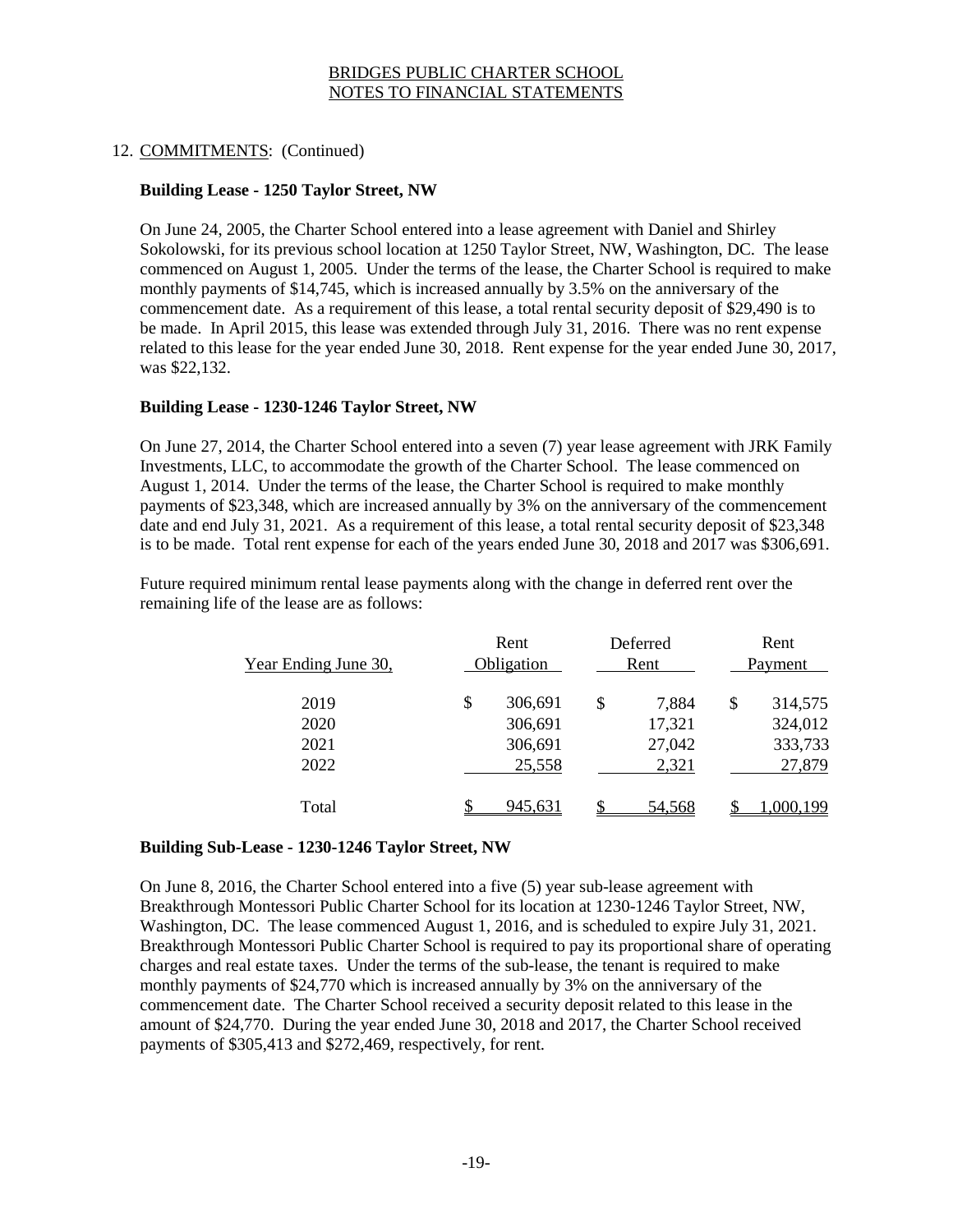# 12. COMMITMENTS: (Continued)

## **Building Sub-Lease - 1230-1246 Taylor Street, NW** (Continued)

Future required minimum rental lease receipts over the remaining life of the sub-lease are as follows:

| Year Ending June 30, | <b>Rent Receipts</b> |
|----------------------|----------------------|
| 2019                 | 314,575<br>S         |
| 2020                 | 324,012              |
| 2021                 | 333,734              |
| 2022                 | 27,878               |
| Total                |                      |

The following schedule shows the composition of rental expense for the years ended June 30, 2018 and 2017:

|                                    | June 30, 2018 | June 30, 2017          |
|------------------------------------|---------------|------------------------|
| Minimum Rentals                    |               | 1,661,454 \$ 1,655,898 |
| Month to Month Rentals and Storage |               | 10,765                 |
| Less: Sublease                     | (305.413)     | (272, 469)             |
| Net Rental Expense                 | 1,356,041     | 1.394.194              |

### **Operating Lease - Photocopiers**

The Charter School maintains three operating leases for copier equipment. Lease terms are for 36 months, with monthly lease amounts of \$392 for two leases and \$260 for one lease. Equipment rental expense totaled \$9,525 and \$3,640 for the years ending June 30, 2018 and 2017, respectively. Future minimum payments due under these leases are as follows:

| Year Ended June 30,  |                             |
|----------------------|-----------------------------|
| 2019<br>2020<br>2021 | \$<br>9,396<br>4,698<br>392 |
| Total                |                             |

### **Operating Lease - Phone Handsets**

The Charter School entered into an operating lease for the rental of phone handsets with Jive Communications on August 12, 2016. The term of the lease is for 36 months, with required monthly lease payments of \$87. Equipment rental expense totaled \$1,044 and \$870 for the years ending June 30, 2018 and 2017, respectively.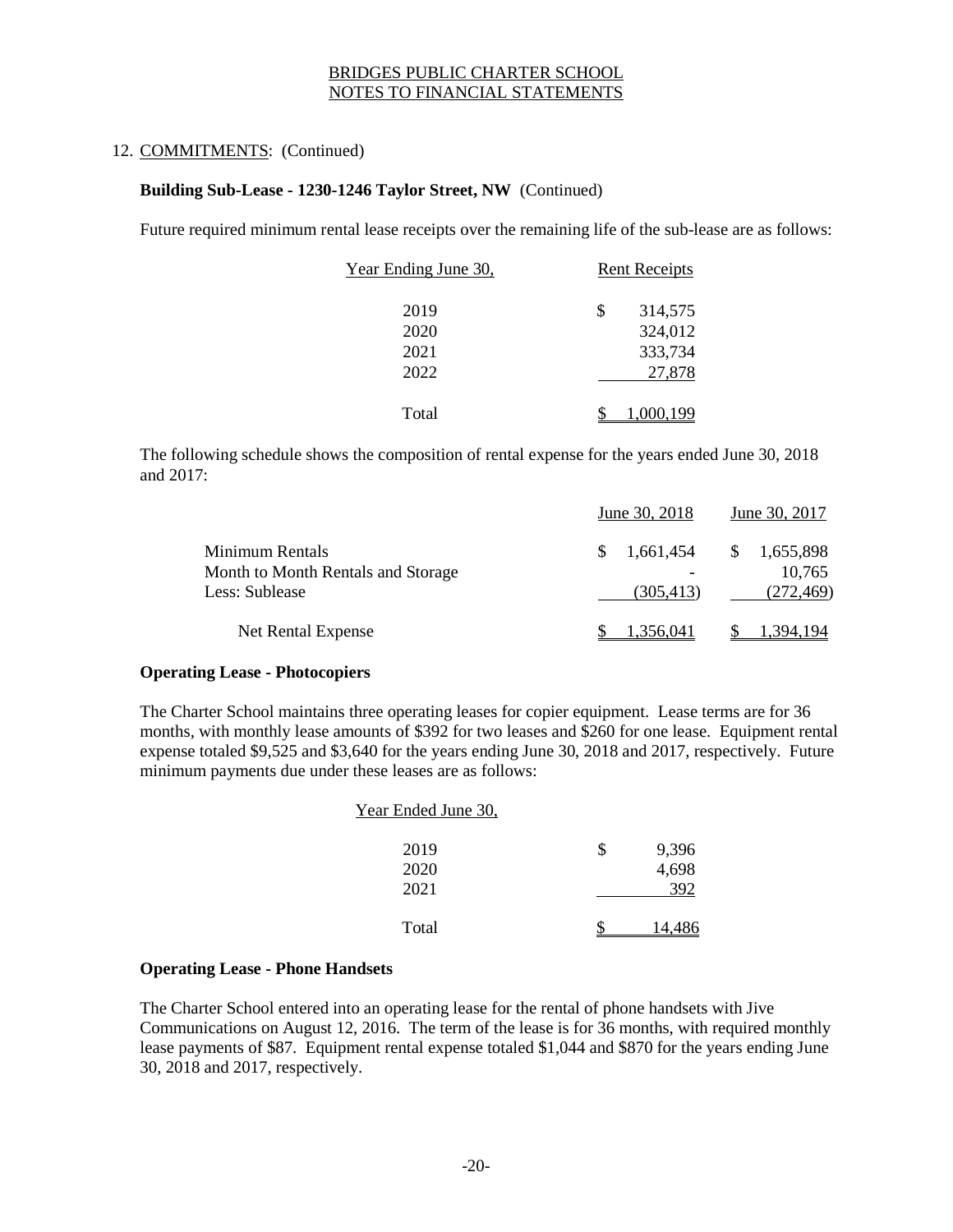# 12. COMMITMENTS: (Continued)

# **Operating Lease - Phone Handsets** (Continued)

Future minimum payments due under this lease is as follows:

# Year Ended June 30,

| 2019<br>2020 | \$<br>1,044<br>174 |
|--------------|--------------------|
| Total        |                    |

# 13. GUARANTEE OF INDEBTEDNESS:

Bridges Public Charter School is a guarantor on a loan obtained by Mamie D. Lee, LLC, for which Bridges Public Charter School is a member, as more fully explained in Note 5. Mamie D. Lee, LLC, obtained a loan in the amount of \$1,340,000 for the school facility. Bridges Public Charter School is a guarantor of fifty percent (50%) of this principal balance. Briya Public Charter School, the other member of Mamie D. Lee, LLC, is a guarantor for the other fifty percent (50%) of the principal balance. The guarantee on this loan includes interest, fees, late charges and any costs associated with the loan or collection of the loan.

In addition to the guarantee on the loan, there are financial covenants related to this loan that need to be met as follows:

- a) Each guarantor needs to maintain a lease service coverage ratio of not less than 1.2 to 1.0.
- b) The guarantors along with Mamie D. Lee, LLC, need to maintain, on a combined basis, minimum unrestricted net assets of at least \$12,000,000.
- c) The guarantors need to maintain, on a combined basis, unencumbered liquid assets of not less than \$4,000,000.
- d) Each guarantor needs to maintain one or more deposit accounts with City First Bank of DC with a minimum balance of \$500,000.

These covenants are tested annually at the end of each fiscal year ended on June 30.

### 14. CONCENTRATIONS:

### **Revenues**

The Charter School receives public funds from the District of Columbia based on the number of students they enroll according to the Uniform Per Student Funding Formula developed by the Mayor and City Council. This per pupil allocation is supplemented with extra funds for students with special needs. During the years ended June 30, 2018 and 2017, ninety-two percent (92%) and eighty-four percent (84%), respectively, of total support was received from the District of Columbia in the form of per pupil funding. In addition to the revenue received through the Uniform Per Student Funding, the Charter School receives state and federal grants awarded under the auspices of the U.S. Department of Education (No Child Left Behind and special education), as well as the U.S. Department of Agriculture (Child Nutrition). The Charter School is entitled to receive these funds by virtue of its recognition as a Local Education Agency by the District of Columbia Public Charter School Board (DCPCSB).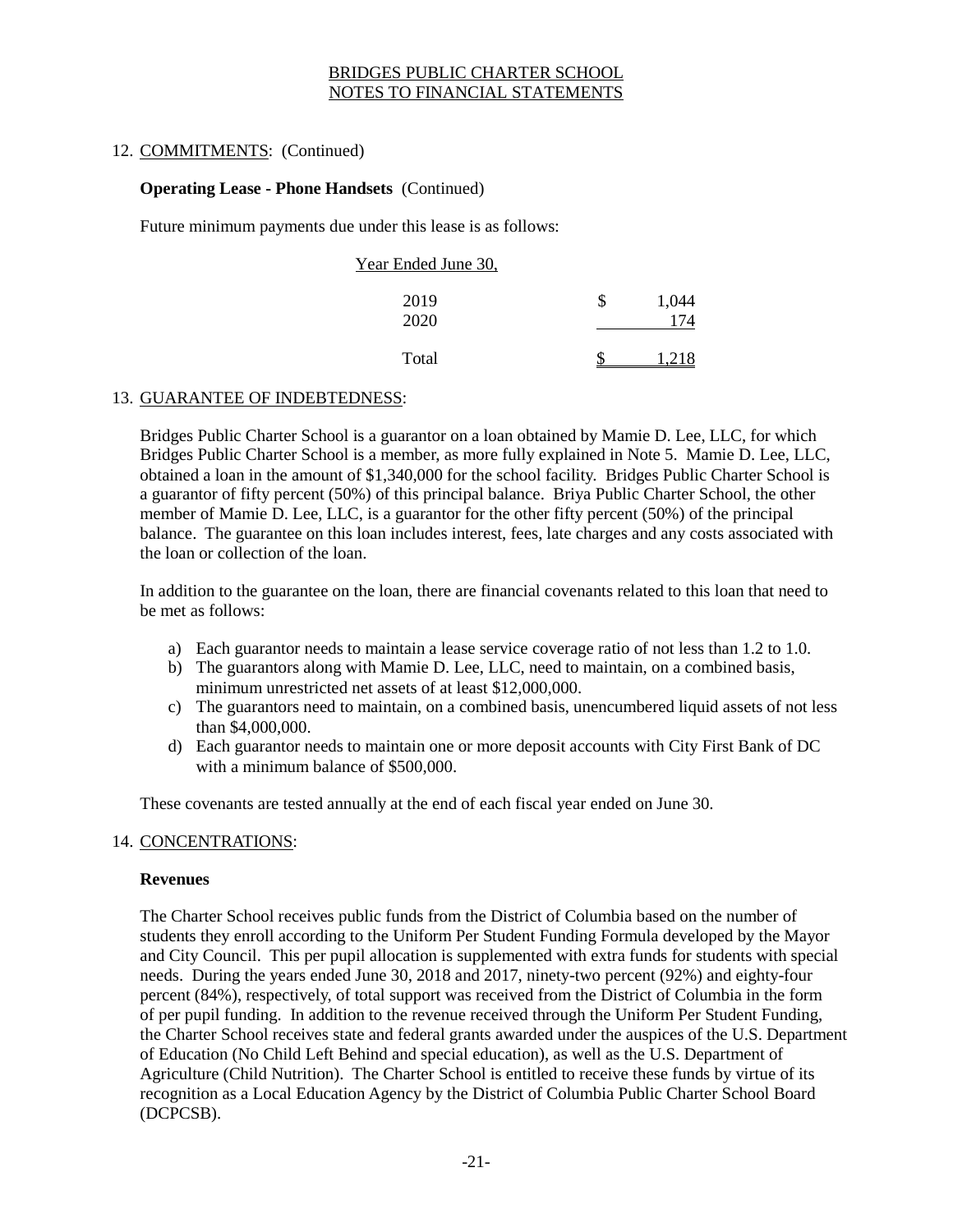### 14. CONCENTRATIONS: (Continued)

### **Revenues** (Continued)

The Charter School is limited to enrolling students that are residents of the District of Columbia. As a DC Public Charter School, the Charter School must compete for students against the DC Public School system as well as other DC Public Charter Schools.

### 15. CONTINGENCIES:

### **Pending Litigation**

The Bridges Public Charter School is a party to a lawsuit for which damages are being sought. The defense of this matter has been turned over to the Charter School's insurance company. The insurance carrier is working toward a resolution and intends on defending the lawsuit. No liability for an adverse outcome has been recorded in the financial statements because in the opinion of management, any award or settlement will be covered by available insurance.

### **Charter School Operations**

The Charter School was granted its charter by the District of Columbia Public Charter School Board, authorized under the District of Columbia School Reform Act of 1995, Public Law 104-134, as amended. The Charter School has no reason to believe that this relationship will be discontinued in the foreseeable future. However, any interruption of this relationship (i.e., the failure to continue this charter authorization or withholding funds) could adversely affect the Charter School's ability to finance ongoing operations.

The Charter School depends on per pupil allocations, grants, and contributions for a significant portion of its revenues. The ability of the sources of revenues to continue giving amounts comparable with prior years may be dependent upon future economic conditions and continued deductibility for income tax purposes of grants and contributions to the Charter School. While the Charter School's Board of Directors and management believes the Charter School has the resources to continue its programs, its ability to do so, and the extent to which it continues, may be dependent on the above factors.

Laws and regulations governing charter schools are complex and subject to interpretation. There are also certain requirements of the New Market Tax Credit program that the Charter School must adhere to. The Charter School believes that it is in compliance with all applicable laws and regulations and is not aware of any pending or threatened investigations involving allegations of potential wrongdoing. Therefore, no provision has been recorded in the accompanying financial statements for such contingencies.

The viability of public charter schools and funding for these schools is dependent on the consensus of current and future administrations of the District of Columbia. Any future change in dynamics could adversely affect the operations of public charter schools.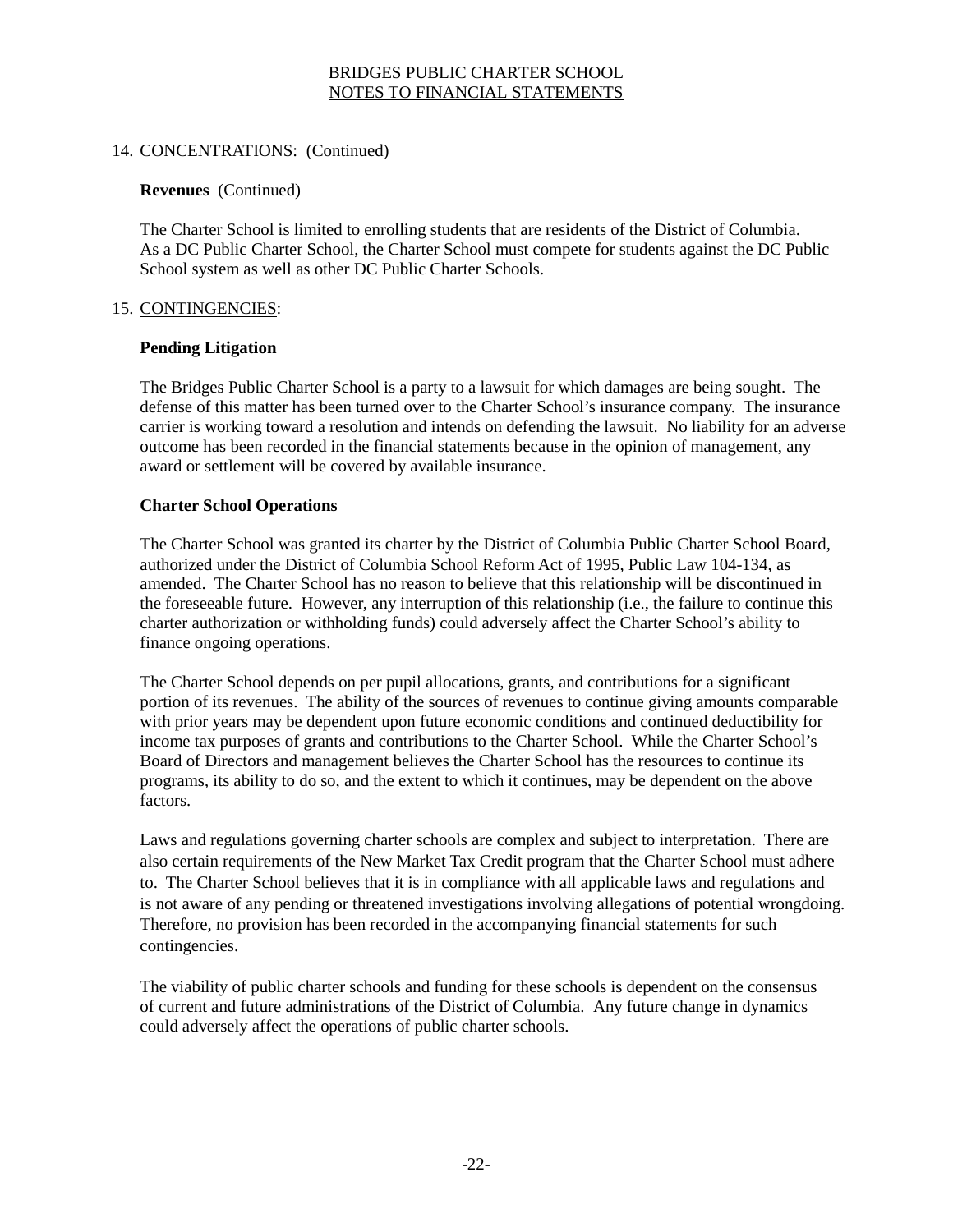#### 16. SUBSEQUENT EVENTS:

#### **Financial Statement Preparation**

In preparing these financial statements, management has evaluated events and transactions for potential recognition or disclosure through November 29, 2018, the date the financial statements were available to be issued, and has determined that no adjustments are necessary to the amounts reported in the accompanying financial statements.

### 17. RELATED PARTY TRANSACTIONS:

### **Mamie D. Lee, LLC**

Bridges Public Charter School and Briya Public Charter School formed Mamie D. Lee, LLC (the LLC), which was established to lease a school building from the District of Columbia. These two schools, who are both  $501(c)(3)$  organizations, are the only members of the LLC. This school building was renovated by the LLC in order to be subleased to Bridges and Briya Public Charter Schools for a period of thirty years commencing on July 1, 2016, and expiring on June 30, 2046. The Charter School recognized \$1,354,910 and \$1,327,075 of rent expense related to the lease with Mamie D. Lee, LLC, that reflects a \$61,885 and \$214,931 adjustment to conform to the straight-line method for the years ending June 30, 2018 and 2017, respectively.

There were no contributions or distributions during the year ended June 30, 2018. During the year ended June 30, 2017, the Charter School received member distributions of \$227,265. As explained in Note 5, there is no investment balance in Mamie D. Lee, LLC, reported as of June 30, 2018. The balance of the Charter School's investment in Mamie D. Lee, LLC, at June 30, 2017, was \$195,253. The Charter School's proportion of net losses of the LLC for the years ended June 30, 2018 and 2017 was \$208,555 and \$36,482, respectively.

During the year ended June 30, 2016, the LLC entered into two separate loan agreements, which were paid off during the year ended June 30, 2017. During the year ended June 30, 2017, the LLC entered into an additional five separate loan agreements. Four of these loans are through the New Market Tax Credit program, which encourages investment in real estate projects in low-income communities by allowing investors to receive tax credits in exchange for making qualified investments in Community Development Entities (CDEs). The CDEs then provide loans to benefit the low-income communities to qualified entities. Mamie D. Lee, LLC, obtained these New Market Tax Credit loans on March 22, 2017. There are certain guarantees related to this debt by the Charter School. As of June 30, 2018 and 2017, the outstanding debt balance of the LLC is \$31,682,574 and \$30,562,024, respectively.

As of June 30, 2018, the Charter School owed \$2,071 to the LLC. As of June 30, 2017, the Charter School owed the LLC \$39,360.

### **Contributions**

Various board members of the Charter School and organizations for which they are affiliated made contributions to the Charter School. Such contributions of \$3,500 and \$18,815 were made during the years ended June 30, 2018 and 2017, respectively.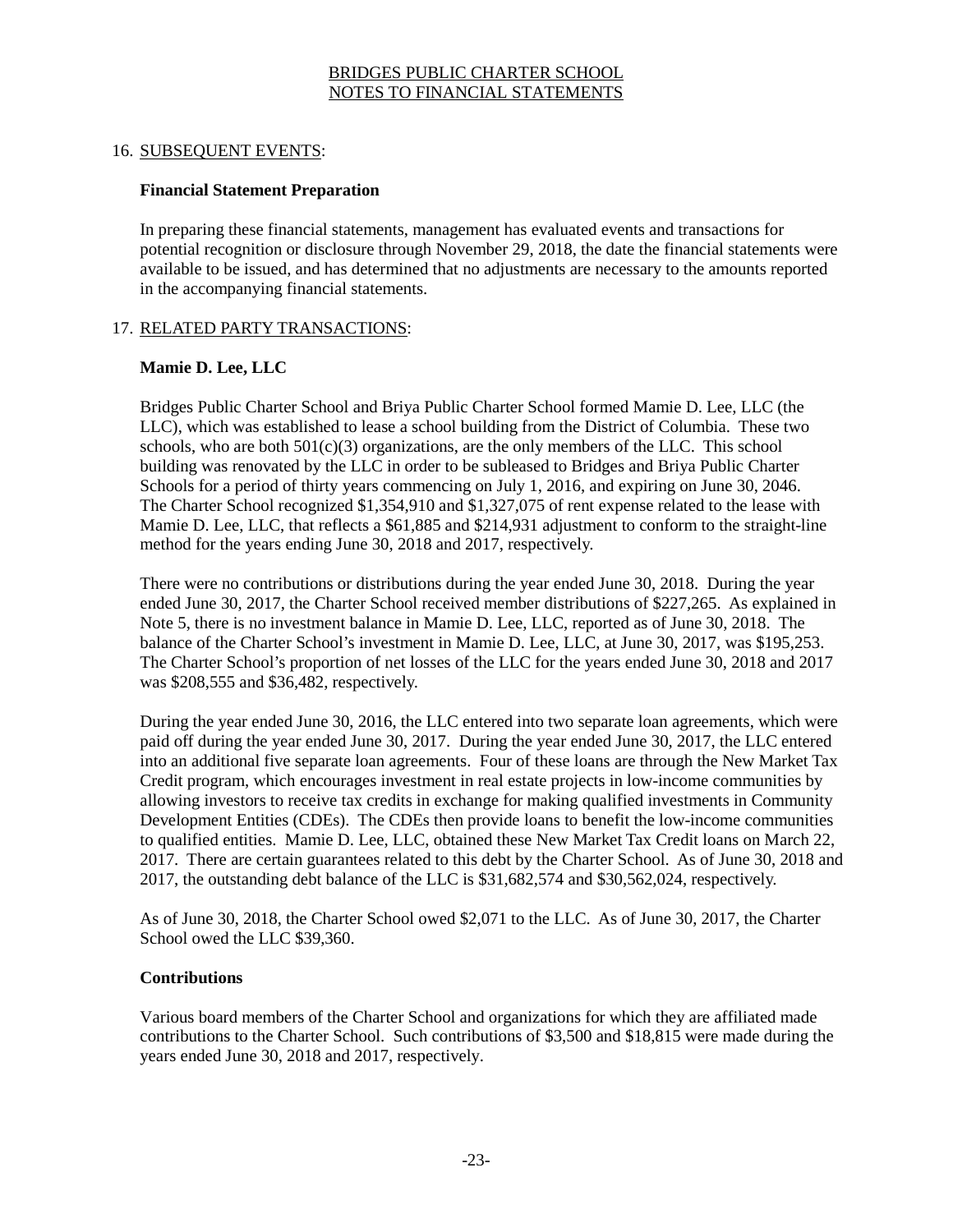### 18. FUNDRAISING:

During the years ended June 30, 2018 and 2017, expenses incurred for the purpose of fundraising were \$11,432 and \$10,997, respectively.

### 19. ADVERTISING:

Advertising costs are expensed when incurred. Advertising activities were conducted for the purpose of promoting open enrollment to the Charter School and to provide outreach to the community. Direct advertising costs in the amount of \$35,872 and \$42,138 were incurred during the years ended June 30, 2018 and 2017, respectively.

### 20. RETIREMENT PLAN:

### **Teachers Retirement Plan**

As authorized by the Title 38 of the Code of the District of Columbia, teachers of the DC Public School System may participate in a defined benefit plan named the "Teacher's Retirement Plan." The District of Columbia Retirement Board (DCRB) is responsible for paying benefits attributable to teacher service.

An employee may elect to remain in the Teacher's Retirement Plan if that individual leaves employment with the District of Columbia Public School system and becomes an employee of a DC Public Charter School provided the election is made within 60 days of departure. To remain in the plan, the teacher must make the required employee retirement contributions and the Charter School must make the match contributions that the District Government would have made to the plan. Employee contributions of 7% of annual salary are required to be made on a pre-tax basis to the plan.

### **401(k) Retirement Plan**

The Charter School provides pension benefits for its employees through a defined contribution 401(k) retirement plan. In a defined contribution plan, benefits depend solely on amounts contributed to the plan plus investment earnings. Provisions of the Plan allow for the employees to contribute up to the statutory limits set by the Internal Revenue Code. The Charter School contributes, on a matching basis, an amount up to 4% of an employee's base annual salary. Employees participating in the retirement plan must be employed by the Charter School for two years before having a vested interest in the contributions made to their retirement plan by the Charter School.

The combined amount of employer contributions for the years ended June 30, 2018 and 2017 was \$86,971 and \$67,940, respectively.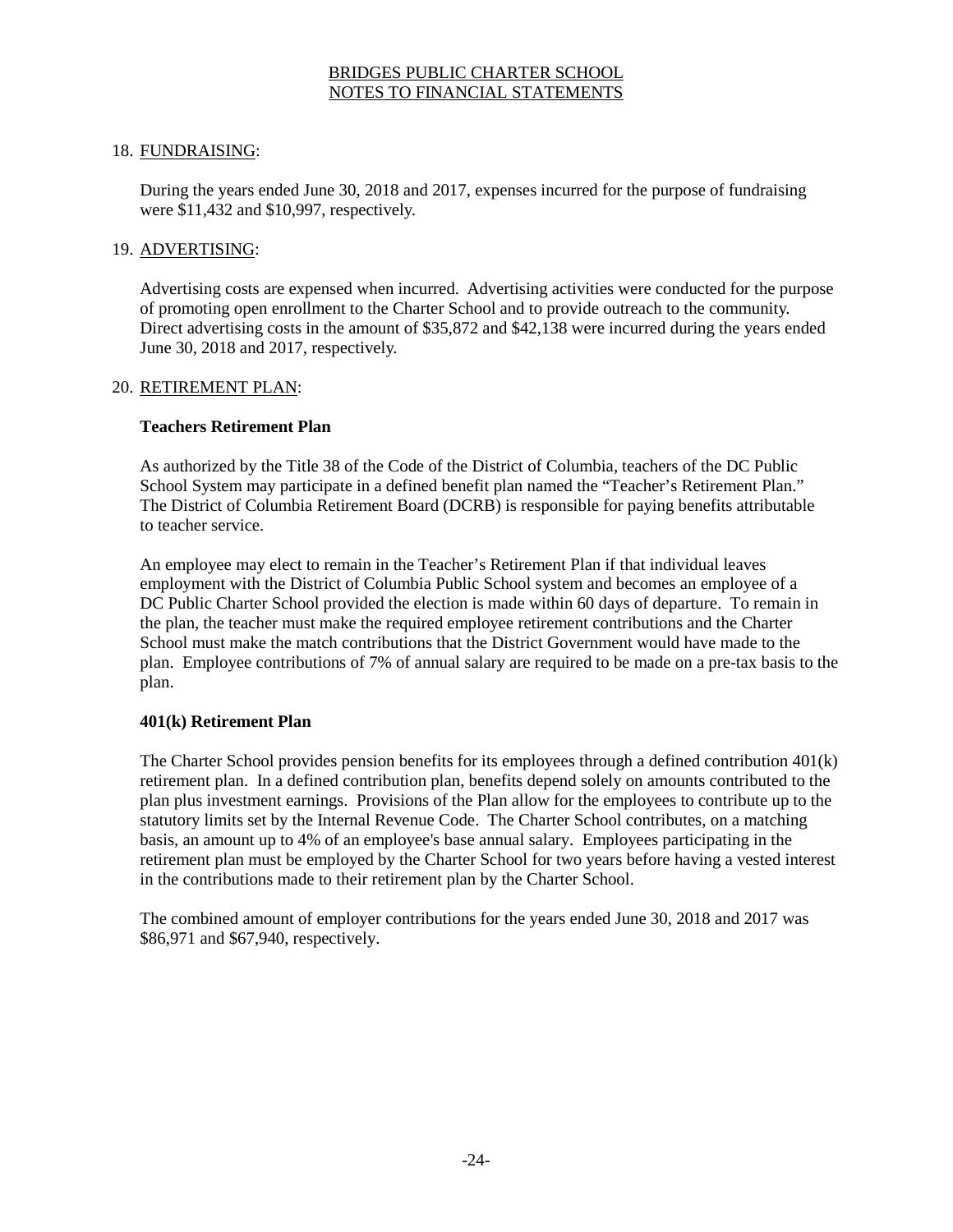### 21. EMPLOYEE BENEFITS:

The cost of fringe benefits incurred for the years ended June 30, 2018 and 2017 consisted of the following:

|                                       | June 30, 2018 |         | June 30, 2017 |         |
|---------------------------------------|---------------|---------|---------------|---------|
| Social Security and Medicare          | \$            | 459,622 | S             | 402,959 |
| Health, Dental and Vision Insurance   |               | 322,394 |               | 290,866 |
| Retirement                            |               | 86,971  |               | 67,940  |
| Unemployment                          |               | 34,329  |               | 35,538  |
| <b>Workers Compensation Insurance</b> |               | 31,665  |               | 25,456  |
| Life and Disability                   |               | 21,951  |               | 18,676  |
| Total                                 |               | 956.932 |               | 841,435 |

# 22. OCCUPANCY COST:

The cost of occupancy for the years ended June 30, 2018 and 2017 consisted of the following:

|                                                       | June 30, 2018   | June 30, 2017  |  |  |
|-------------------------------------------------------|-----------------|----------------|--|--|
| Rent                                                  | \$<br>1,356,041 | 1,383,429<br>S |  |  |
| Depreciation - Leasehold Improvements                 | 146,461         | 137,281        |  |  |
| Loss from LLC - Occupancy Costs                       | 195,253         | 36,482         |  |  |
| Rent - Other                                          |                 | 10,765         |  |  |
| Maintenance, Repairs and Contracted Building Services | 15,670          | 37,199         |  |  |
| Utilities                                             |                 | 5,636          |  |  |
| <b>Facility Consulting</b>                            | 63,125          | 2,975          |  |  |
| <b>Janitorial Supplies</b>                            | 1,327           | 2,482          |  |  |
| Total                                                 | 77.877          | 1,616,249      |  |  |

Bridges Public Charter School is a member of Mamie D. Lee, LLC. Mamie D. Lee, LLC's sole activity is leasing and managing a building leased to the Charter School. As such, the earnings or losses on the investment in the LLC are reflected as occupancy costs in these financial statements.

### 23. CONSOLIDATION:

Management has applied the principles of FASB ASC 958-810, Reporting of Related Entities by Notfor-Profit Organizations, in assessing the need to consolidate the financial statements of the Charter School with those of Mamie D. Lee, LLC. Under FASB ASC 958-810, consolidation should occur if both an economic interest between the organizations and control by a majority of common board members exist. Based on the criteria stipulated in the pronouncement, management has determined that financial statement consolidation is not appropriate for the fiscal years ending June 30, 2018 and 2017. Therefore, the accompanying financial statements reflect only the activity and net assets of the Charter School.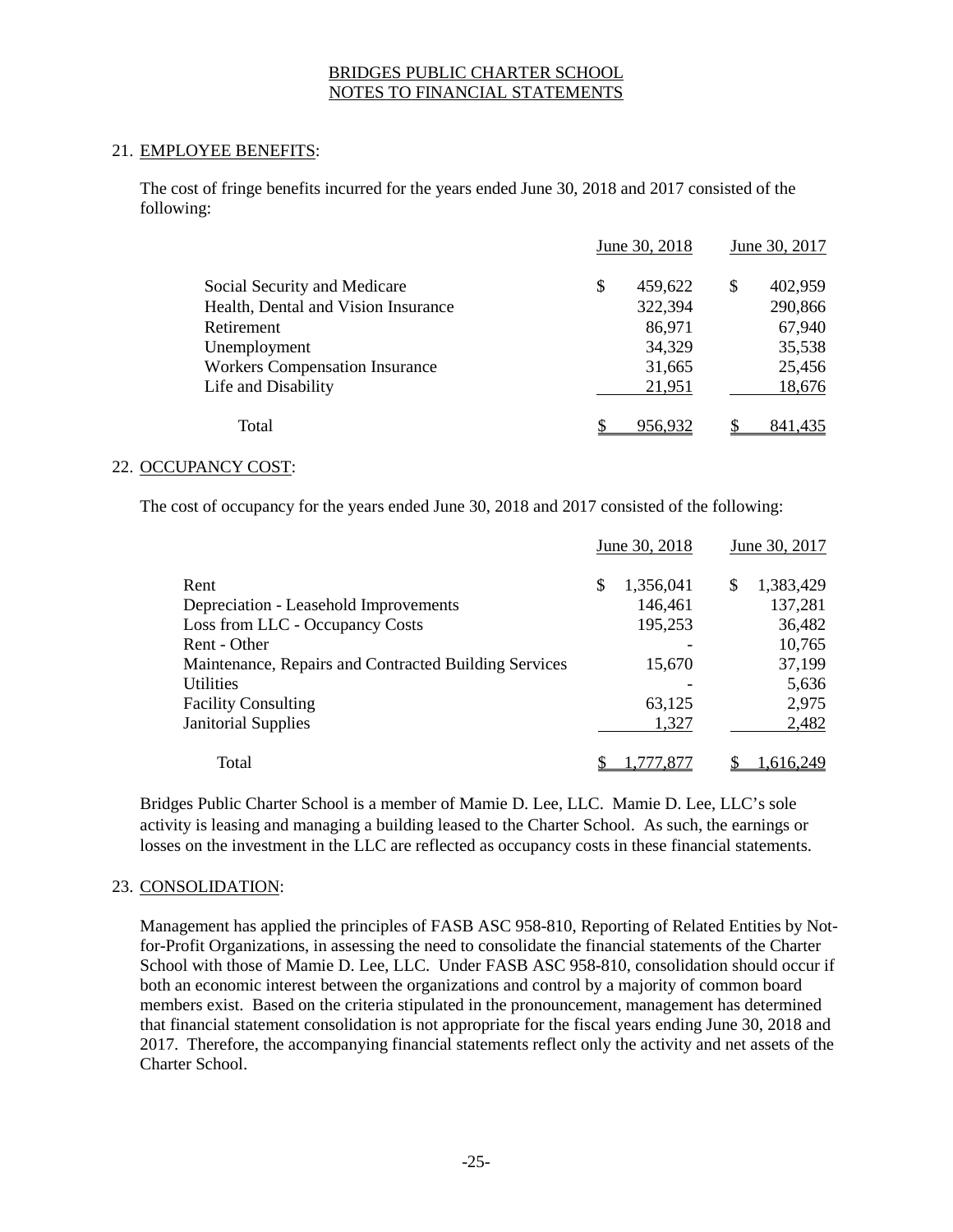#### BRIDGES PUBLIC CHARTER SCHOOL COMPARATIVE SCHEDULES OF FUNCTIONAL EXPENSES FOR THE YEARS ENDED JUNE 30, 2018 AND 2017

|                                                       | June 30, 2018             |                          |                               | June 30, 2017          |                           |                         |                               |                       |
|-------------------------------------------------------|---------------------------|--------------------------|-------------------------------|------------------------|---------------------------|-------------------------|-------------------------------|-----------------------|
|                                                       | Total                     | Educational<br>Services  | General and<br>Administrative | Fundraising            | Total                     | Educational<br>Services | General and<br>Administrative | Fundraising           |
| Personnel, Salaries and Benefits:                     |                           |                          |                               |                        |                           |                         |                               |                       |
| <b>Executive Salaries</b>                             | 449,396<br>$\mathcal{S}$  | 355,565<br><sup>\$</sup> | 87,018<br>-\$                 | $\mathcal{S}$<br>6,813 | $\mathcal{S}$<br>408,956  | 322,706<br>\$.          | 80,677<br>$\mathcal{S}$       | $\mathbb{S}$<br>5,573 |
| Teachers' Salaries                                    | 4,455,115                 | 4,455,115                |                               |                        | 3,761,180                 | 3,761,180               |                               |                       |
| Teachers' Aides/Assistants' Salaries                  | 456,026                   | 456,026                  |                               |                        | 444,023                   | 444,023                 |                               |                       |
| <b>Other Educational Professional Salaries</b>        | 602,722                   | 602,722                  |                               |                        | 619,478                   | 619,478                 |                               |                       |
| <b>Clerical Salaries</b>                              | 22,041                    |                          | 22,041                        |                        | 69,183                    |                         | 69,183                        |                       |
| <b>Business Operation Salaries</b>                    | 203,528                   |                          | 203,528                       |                        | 145,001                   |                         | 145,001                       |                       |
| <b>Employee Benefits</b>                              | 462,981                   | 439,087                  | 23,384                        | 510                    | 402,938                   | 380,717                 | 21,809                        | 412                   |
| <b>Payroll Taxes</b>                                  | 493,951                   | 468,459                  | 24,948                        | 544                    | 438,497                   | 414,315                 | 23,733                        | 449                   |
| Professional Development                              | 40,689                    | 38,632                   | 2,057                         |                        | 86,620                    | 81,927                  | 4,693                         |                       |
| Other Staff-Related Costs                             | 54,289                    | 51,544                   | 2,745                         |                        | 30,691                    | 29,028                  | 1,663                         |                       |
| Total Personnel, Salaries and Benefits                | 7,240,738                 | 6,867,150                | 365,721                       | 7,867                  | 6,406,567<br>\$.          | 6,053,374               | 346,759                       | 6,434                 |
| <b>Direct Student Costs:</b>                          |                           |                          |                               |                        |                           |                         |                               |                       |
| Food Service                                          | $\mathcal{S}$<br>409,919  | 389,192<br><sup>\$</sup> | 20,727<br>$\mathbb{S}$        | $\mathcal{S}$          | <sup>\$</sup><br>316,003  | $\mathbb{S}$<br>298,882 | $\mathcal{S}$<br>17,121       | $\mathcal{S}$         |
| <b>Instructional Supplies and Equipment</b>           | 110,144                   | 110,144                  |                               |                        | 83,706                    | 83,706                  |                               |                       |
| <b>Contracted Instructional/Student Services</b>      | 617,411                   | 617,411                  |                               |                        | 578,904                   | 578,904                 |                               |                       |
| <b>Student Assessment</b>                             | 35,617                    | 35,617                   |                               |                        | 36,284                    | 36,284                  |                               |                       |
| Textbooks                                             | 29,533                    | 29,533                   |                               |                        | 24,283                    | 24,283                  |                               |                       |
| Other Student Costs                                   | 83,423                    | 83,423                   |                               |                        | 74,033                    | 74,033                  |                               |                       |
| <b>Total Direct Student Costs</b>                     | 1,286,047                 | \$1,265,320              | 20,727                        |                        | \$1,113,213               | \$1,096,092             | 17,121                        |                       |
| <b>Occupancy Costs:</b>                               |                           |                          |                               |                        |                           |                         |                               |                       |
| Rent                                                  | 1,356,041<br>$\mathbb{S}$ | 1,286,057<br>\$.         | 68,491<br><sup>\$</sup>       | $\mathbb{S}$<br>1,493  | 1,394,194<br>$\mathbb{S}$ | 1,317,308<br>\$         | $\mathcal{S}$<br>75,460       | $\mathbb{S}$<br>1,426 |
| Loss/(Income) from LLC - Occupancy Costs              | 195,253                   | 185,380                  | 9,873                         |                        | 36,482                    | 34,470                  | 1,975                         | 37                    |
| Maintenance, Repairs and Contracted Building Services | 15,670                    | 14,861                   | 792                           | 17                     | 37,199                    | 35,149                  | 2,012                         | 38                    |
| <b>Janitorial Supplies</b>                            | 1,327                     | 1,259                    | 67                            |                        | 2,482                     | 2,345                   | 134                           |                       |
| Utilities                                             |                           |                          |                               |                        | 5,636                     | 5,325                   | 305                           | 6                     |
| Depreciation - Leasehold Improvements                 | 146,461                   | 139,055                  | 7,406                         |                        | 137,281                   | 129,711                 | 7,430                         | 140                   |
| <b>Facility Consulting</b>                            | 63,125                    |                          | 63,125                        |                        | 2,975                     | 2,811                   | 161                           | $\overline{2}$        |
| <b>Total Occupancy Costs</b>                          | 1,777,877                 | 1,626,612                | 149,754                       | 1,511                  | 1,616,249<br>\$           | \$1,527,119             | 87,477                        | 1,653                 |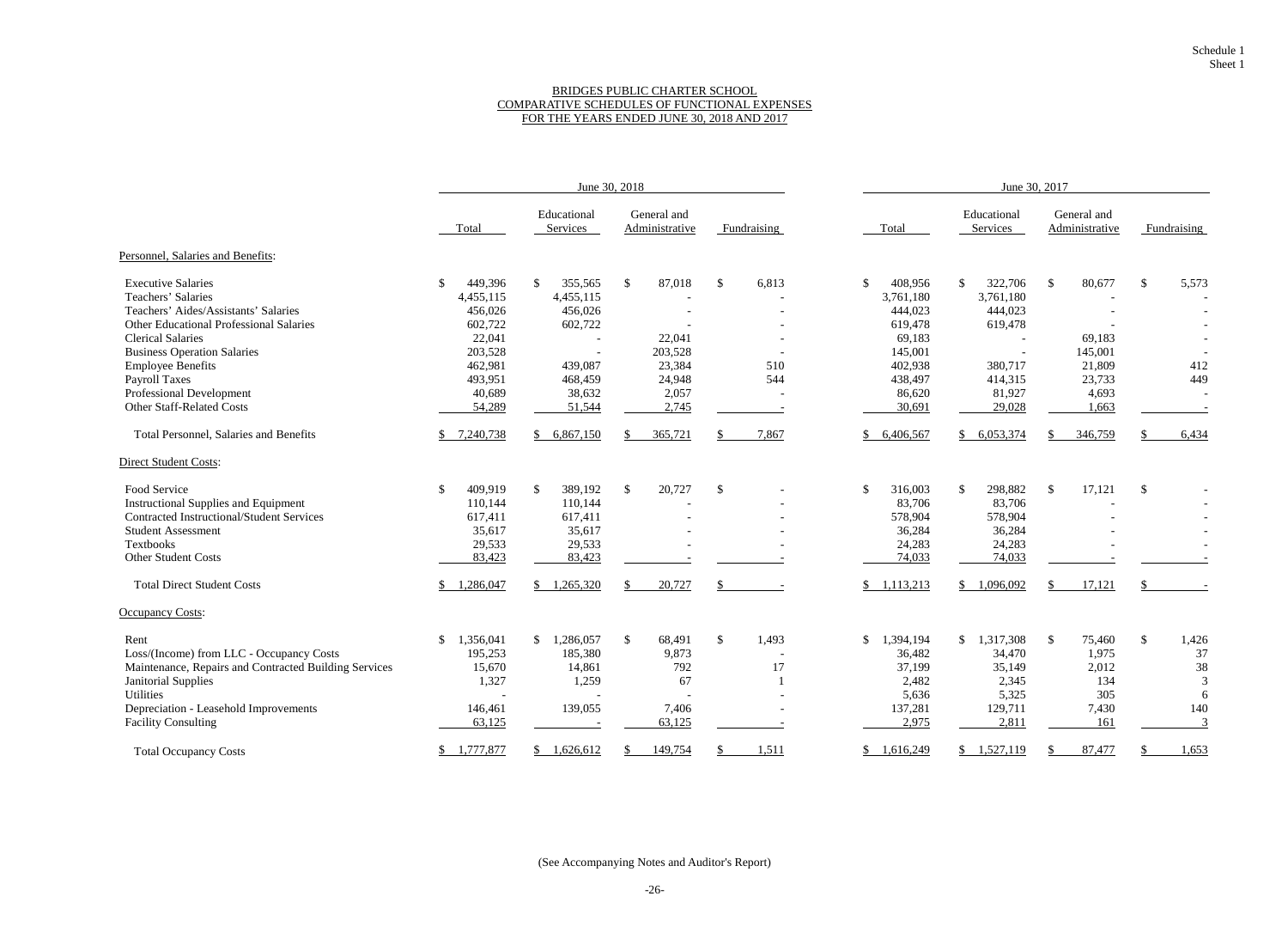#### BRIDGES PUBLIC CHARTER SCHOOL COMPARATIVE SCHEDULES OF FUNCTIONAL EXPENSES FOR THE YEARS ENDED JUNE 30, 2018 AND 2017

|                                         | June 30, 2018           |                         |                               | June 30, 2017             |                         |                                |                               |                           |
|-----------------------------------------|-------------------------|-------------------------|-------------------------------|---------------------------|-------------------------|--------------------------------|-------------------------------|---------------------------|
|                                         | Total                   | Educational<br>Services | General and<br>Administrative | Fundraising               | Total                   | Educational<br><b>Services</b> | General and<br>Administrative | Fundraising               |
| <b>Office Expenses:</b>                 |                         |                         |                               |                           |                         |                                |                               |                           |
| <b>Office Supplies and Materials</b>    | $\mathbb{S}$<br>19,343  | \$<br>18,365            | 978<br>\$                     | $\mathcal{S}$             | $\mathcal{S}$<br>28,257 | 26,726<br>\$                   | - \$<br>1,531                 | $\boldsymbol{\mathsf{S}}$ |
| <b>Equipment Rental and Maintenance</b> | 45,909                  | 43,588                  | 2,321                         |                           | 53,074                  | 50,198                         | 2,876                         |                           |
| Telecommunications                      | 28,806                  | 27,350                  | 1,456                         |                           | 75,008                  | 70,944                         | 4,064                         |                           |
| Postage and Shipping                    | 850                     | 807                     | 43                            |                           | 1,299                   | 1,229                          | 70                            |                           |
| Computer and Related                    | 64,107                  | 60,866                  | 3,241                         |                           | 39,049                  | 36,933                         | 2,116                         | $\overline{\phantom{a}}$  |
| Printing and Publications               | 404                     | 384                     | 20                            |                           | 2,714                   | 2,567                          | 147                           |                           |
| <b>Total Office Expenses</b>            | 159,419                 | 151,360                 | 8,059                         |                           | 199,401                 | 188,597                        | 10,804                        |                           |
| General Expenses:                       |                         |                         |                               |                           |                         |                                |                               |                           |
| Insurance                               | $\mathcal{L}$<br>18,337 | 17,410<br>\$            | \$<br>927                     | $\boldsymbol{\mathsf{S}}$ | 17,722<br>$\mathcal{L}$ | 16,762<br>\$                   | 960<br>$\mathcal{S}$          | $\boldsymbol{\mathsf{S}}$ |
| Professional Fees                       | 461,813                 | 442,597                 | 19,216                        |                           | 360,468                 | 341,693                        | 17,775                        | 1,000                     |
| Interest                                |                         |                         |                               |                           | 114                     |                                | 114                           |                           |
| Authorizer Fee                          | 106,297                 | 100,923                 | 5,374                         |                           | 102,141                 | 96,607                         | 5,534                         |                           |
| <b>Bad Debt Expense</b>                 | 32,665                  | 31,013                  | 1,652                         |                           | 12,573                  | 12,573                         |                               | $\sim$                    |
| Depreciation                            | 26,678                  | 25,328                  | 1,350                         |                           | 16,756                  | 15,848                         | 908                           |                           |
| Other General Expenses                  | 11,568                  | 9,033                   | 481                           | 2,054                     | 11,979                  | 9,523                          | 546                           | 1,910                     |
| <b>Total General Expenses</b>           | 657,359                 | 626,304                 | 29,001                        | 2,054                     | 521,753<br>S.           | 493,006                        | 25,837                        | 2,910                     |
| <b>Total Functional Expenses</b>        | \$11,121,440            | \$10,536,746            | 573,262                       | 11,432                    | 9,857,183<br>S          | \$9,358,188                    | 487,998                       | 10,997                    |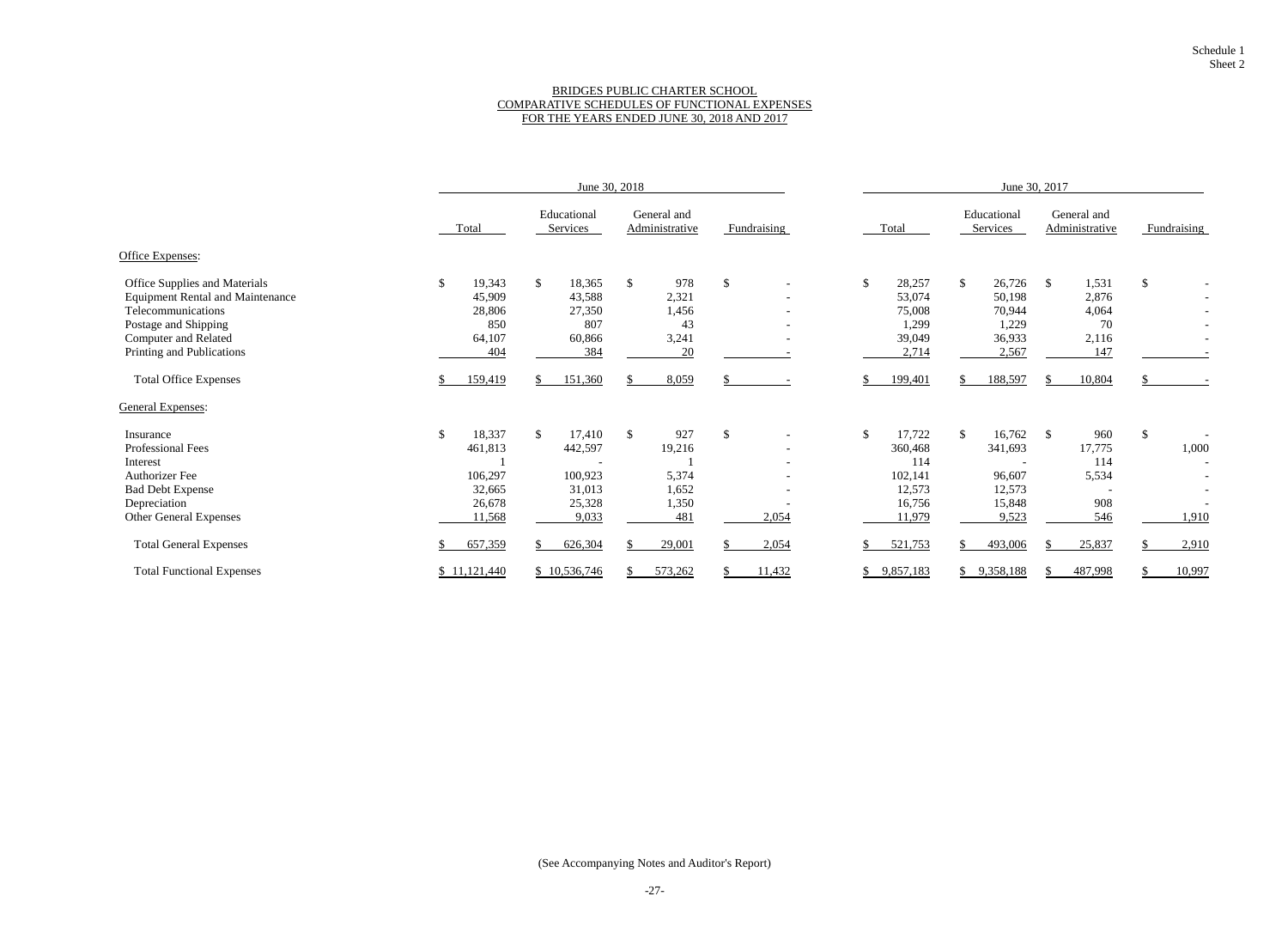# **Kendall, Prebola and Jones, LLC**

Certified Public Accountants

Board of Trustees Bridges Public Charter School 100 Gallatin Street, NE Washington, DC 20011

# INDEPENDENT AUDITOR'S REPORT ON INTERNAL CONTROL OVER FINANCIAL REPORTING AND ON COMPLIANCE AND OTHER MATTERS BASED ON AN AUDIT OF FINANCIAL STATEMENTS PERFORMED IN ACCORDANCE WITH *GOVERNMENT AUDITING STANDARDS*

We have audited in accordance with auditing standards generally accepted in the United States of America and the standards applicable to financial audits contained in *Government Auditing Standards*, issued by the Comptroller General of the United States, the financial statements of Bridges Public Charter School (a nonprofit organization), which comprise the statement of financial position as of June 30, 2018, and the related statements of activities and cash flows for the year then ended, and the related notes to the financial statements, and have issued our report thereon dated November 29, 2018.

#### *Internal Control Over Financial Reporting*

In planning and performing our audit of the financial statements, we considered Bridges Public Charter School's internal control over financial reporting (internal control) to determine the audit procedures that are appropriate in the circumstances for the purpose of expressing our opinion on the financial statements, but not for the purpose of expressing an opinion on the effectiveness of Bridges Public Charter School's internal control. Accordingly, we do not express an opinion on the effectiveness of the Charter School's internal control.

A *deficiency in internal control* exists when the design or operation of a control does not allow management or employees, in the normal course of performing their assigned functions, to prevent, or detect and correct, misstatements on a timely basis. A *material weakness* is a deficiency, or a combination of deficiencies, in internal control, such that there is a reasonable possibility that a material misstatement of the entity's financial statements will not be prevented, or detected and corrected on a timely basis. A *significant deficiency* is a deficiency, or a combination of deficiencies, in internal control that is less severe than a material weakness, yet important enough to merit attention by those charged with governance.

Our consideration of internal control was for the limited purpose described in the first paragraph of this section and was not designed to identify all deficiencies in internal control that might be material weaknesses or significant deficiencies. Given these limitations, during our audit we did not identify any deficiencies in internal control that we consider to be material weaknesses. However, material weaknesses may exist that have not been identified.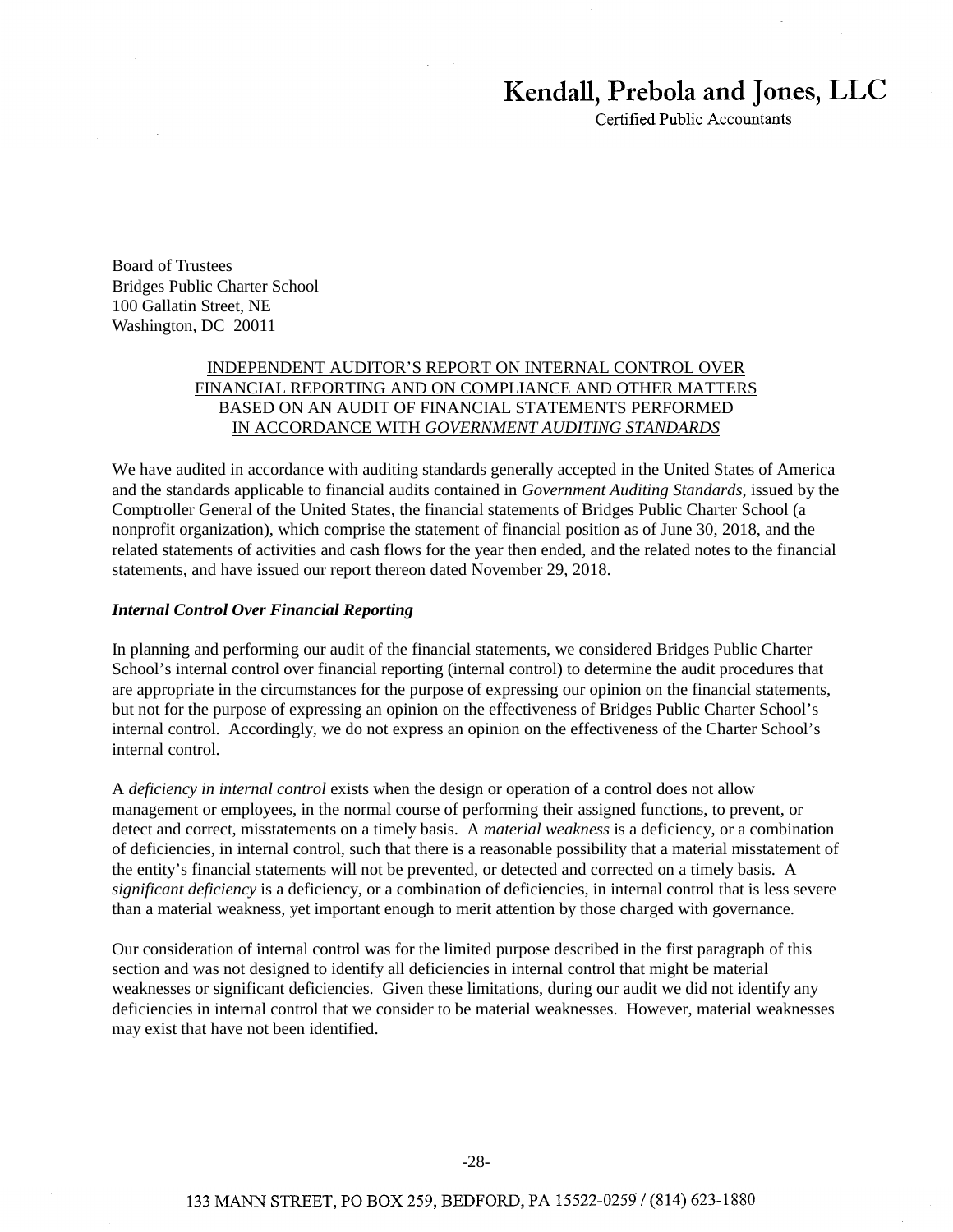# *Compliance and Other Matters*

As part of obtaining reasonable assurance about whether Bridges Public Charter School's financial statements are free from material misstatement, we performed tests of its compliance with certain provisions of laws, regulations, contracts and grant agreements, noncompliance with which could have a direct and material effect on the determination of financial statement amounts. However, providing an opinion on compliance with those provisions was not an objective of our audit and accordingly, we do not express such an opinion. The results of our tests disclosed no instances of noncompliance or other matters that are required to be reported under *Government Auditing Standards*.

# *Purpose of this Report*

The purpose of this report is solely to describe the scope of our testing of internal control and compliance and the results of that testing, and not to provide an opinion on the effectiveness of the Charter School's internal control or on compliance. This report is an integral part of an audit performed in accordance with *Government Auditing Standards* in considering the Charter School's internal control and compliance. Accordingly, this communication is not suitable for any other purpose.

Kendall, Prebola and Jones Certified Public Accountants Kendall, Prebola and Jones Certified Public Accountants

Bedford, Pennsylvania November 29, 2018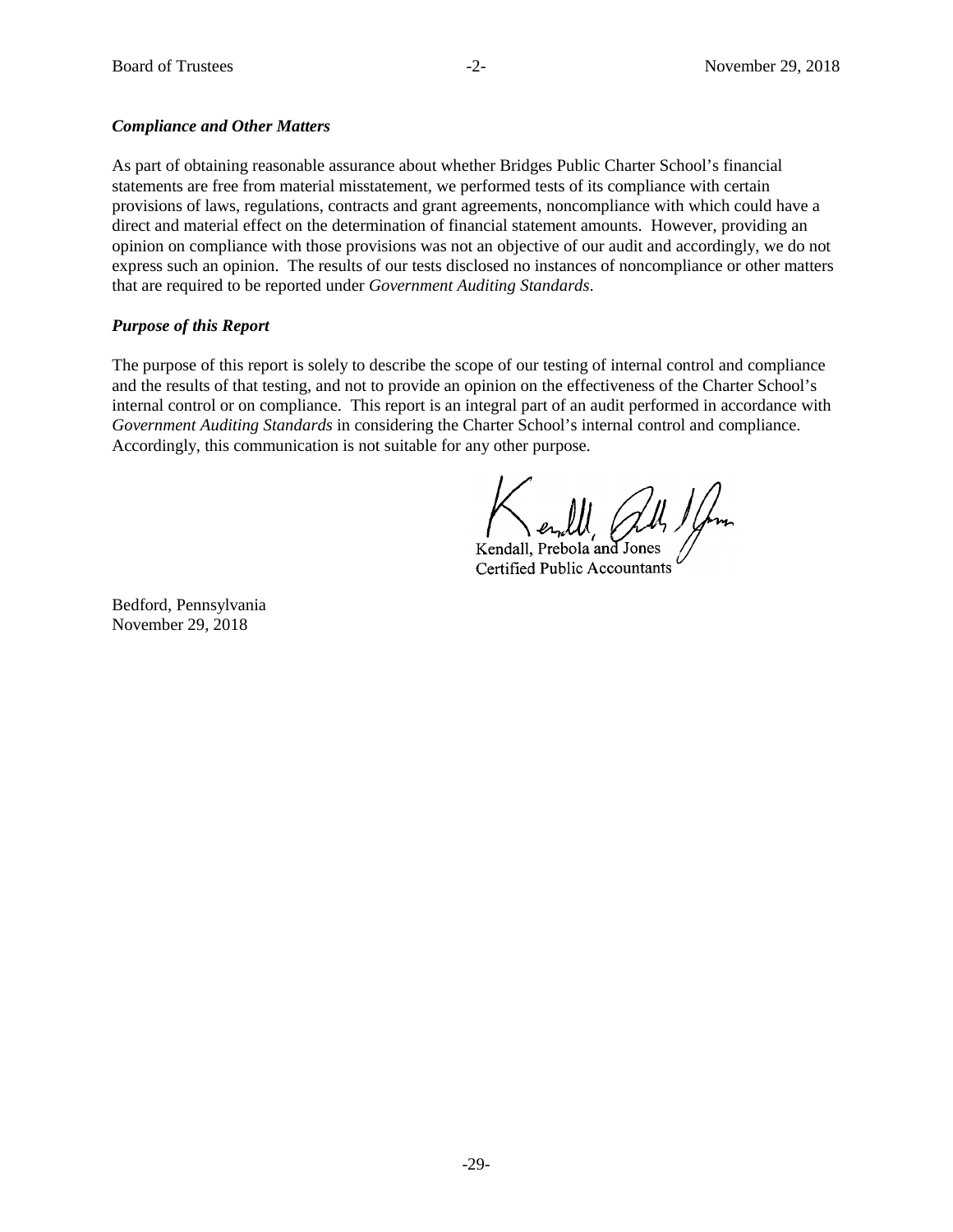# BRIDGES PUBLIC CHARTER SCHOOL SUMMARY SCHEDULE OF PRIOR AUDIT FINDINGS FOR THE YEAR ENDED JUNE 30, 2018

There were no audit findings in the prior year.